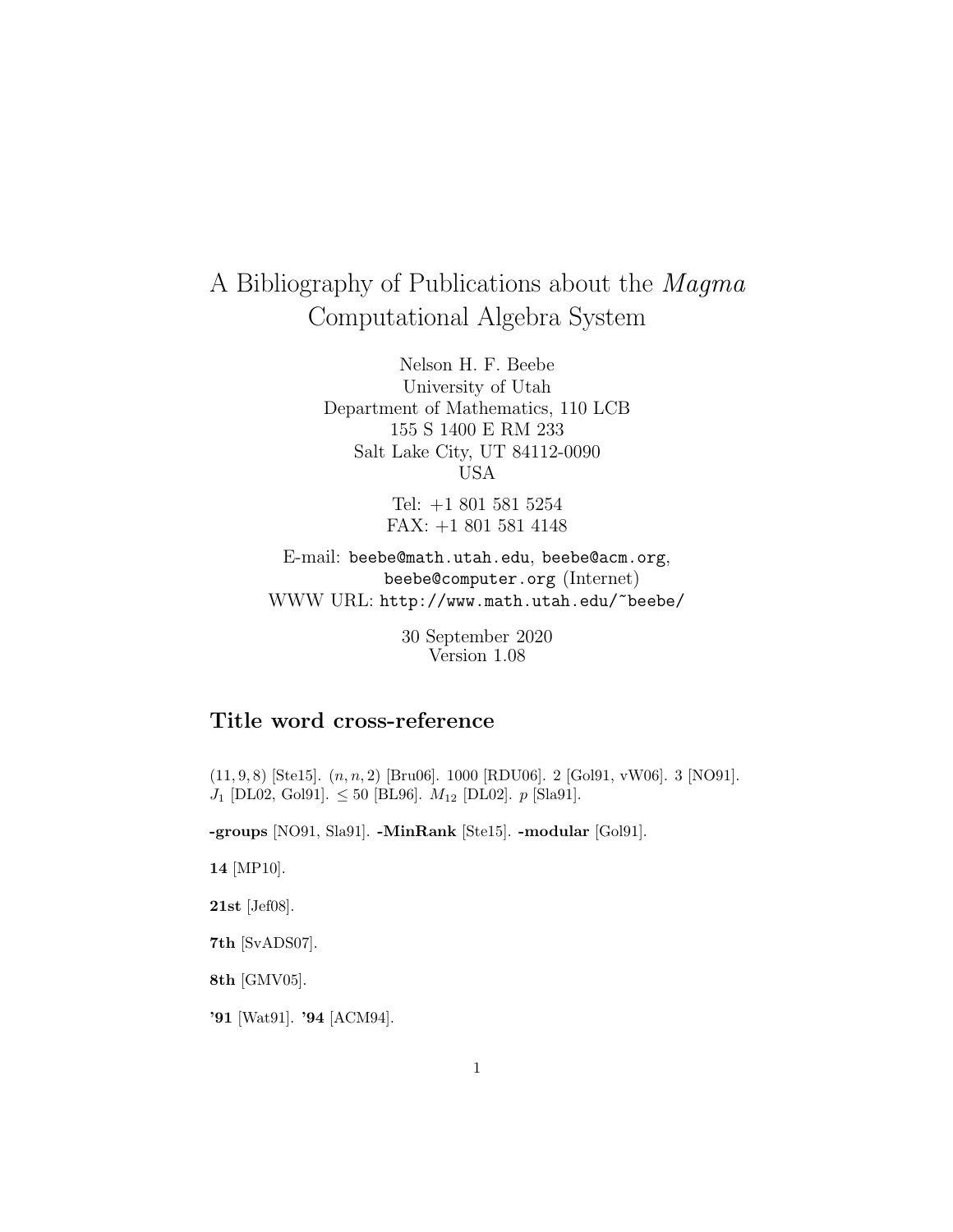**abelian** [Ste06]. **Abstract** [BC06, CP97, JM08]. **access** [O'B91]. **age** [Cri06]. **aided** [Geb06]. **Algebra** [Bos01, CP97, DGW<sup>+</sup>03, BCP97, CP96, CLO07, GMV05, GKW03, HSW89, LW99, OLC<sup>+</sup>07, Thi15, Wes99]. **Algebraic** [ACM94, CBP08a, CBP08b, Giu00, Wat91, BCM94, CLO07, Kid10, KJJ<sup>+</sup>09, Lee14, OLC<sup>+</sup>07]. **algebras** [LW03a, LW03b]. **Algorithm** [MW91, Geb06, Ste15]. **Algorithmic** [KJJ<sup>+</sup>09, GPV08]. **algorithms** [CLO07, Lee14, OLC<sup>+</sup>07, Sch91]. **Alternative** [ES10, Ste08, Ste13]. **Analysis** [CW11]. **analytic** [vW06]. **annual** [Jef08]. **Appendix** [Bai06]. **application** [DL02]. **Applications** [Fie06, Key01, GKW03]. **Arthur** [Cri06]. **Attacking** [CO15]. **Austria** [Jef08]. **Automated** [LW03a, LW03b].

**based** [CW11]. **bases** [KJJ<sup>+</sup>09]. **Beijing** [SvADS07]. **bibliography** [Can91]. **binary** [CW11, CO15, GPV08]. **Birch** [Ste06]. **Bitfield** [Ric92]. **block** [Gol91, Ste15]. **Blockhandler** [Ric92]. **Bonn** [Wat91]. **bracket** [LW03a, LW03b]. **braid** [Geb06].

**Calculating** [Kem97]. **Can** [Ste08]. **Cardinality** [LM94]. **CASC** [GMV05]. **case** [Sla91]. **CAYLEY**

[Ano91, Sch91, CR84, Can91, Cri06, Deh94, LW03a, LW03b, San91, Whi91]. **Champ** [Thi15]. **Character** [DI91, Sla91]. **Cherednik** [Thi15]. **China** [SvADS07]. **citations** [Can91]. **class** [Fie06]. **classes** [JR91]. **classifications** [PN13]. **Classifying** [Deh94]. **Codes** [Key01, FG01, GPV08, Gra06, Lee14]. **coding** [JM08]. **Cohomology** [Hol06]. **Colouring** [Lie06]. **combinatorics** [KJJ<sup>+</sup>09]. **commutative** [CLO07, OLC<sup>+</sup>07]. **commutativity** [DI91]. **commutator** [Gla91]. **Comparison** [LW99]. **Compiled** [LMRS08]. **Compiled-Interpreted** [LMRS08]. **Computation** [ACM94, Bos95, Els16, Jef08, LMS07, LMRS08, Wat91]. **Computational** [Bos01, Bos06, CLO07, OLC<sup>+</sup>07, SvADS07]. **Computer** [CP97, DGW<sup>+</sup>03, Geb06, GKW03, Wes99, CR84, CP96, LW99, GMV05]. **Computing** [Kid10, LM94, RDU06, Sch90, vW06, GMV05, Sut17]. **Concrete** [BC06]. **Conference** [Ano91, SvADS07, Bos01]. **Congress** [Ano84, FvdHJT10]. **Conic** [LW03b]. **conjecture** [Ste06]. **conjugacy** [Geb06, JR91]. **Constructing** [DL02, Roy91, Tay06]. **Coset** [Hav91, DL02]. **Courses** [CP97]. **CQF** [Kop20]. **Create** [ES10, Ste08]. **creating** [Ste13]. **cryptographic** [DKS09]. **Curriculum** [Ano84]. **curve** [CO15, vW06]. **curves** [Giu00]. **cyclotomic** [Bos95].

**Decoding** [FG01, Lee14]. **defined** [Gla91]. **Degree** [BL96, RDU06]. **degrees** [Sla91]. **demonstration** [Sut17]. **descriptions** [O'B91]. **design** [BCM94, CW11]. **Designs** [Key01]. **detected** [Car06b]. **Development** [GPV08]. **Diophantine** [Bru06]. **Direct** [Ste15]. **Discovering** [BC06]. **discovery** [Geb06]. **distance** [Gra06]. **division** [MP10]. **Dotted** [MW91]. **Dyer** [Ste06].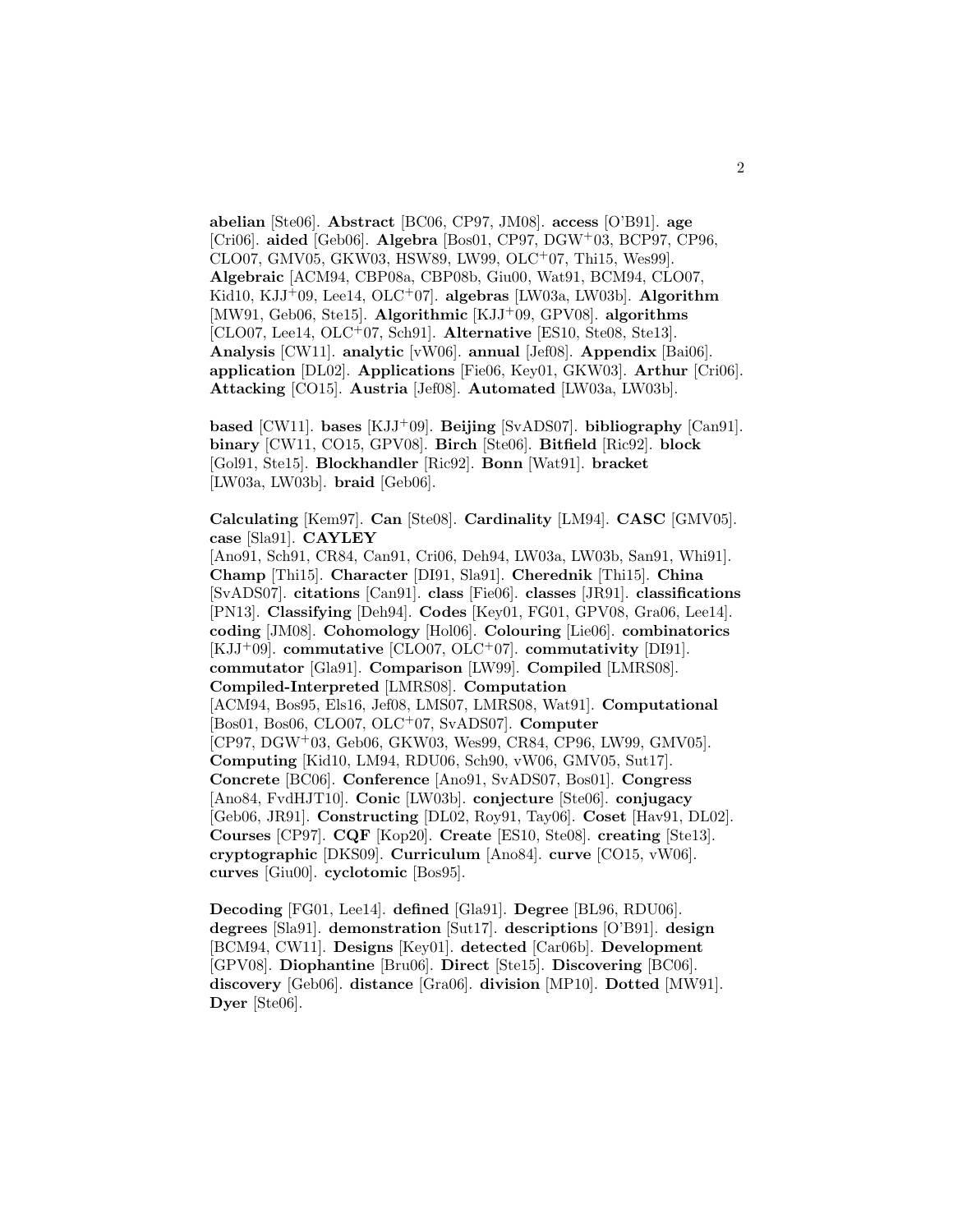**Editor** [Bos01]. **Education** [Ano84]. **Effects** [Ano84]. **electronic** [O'B91]. **elliptic** [CO15]. **Endomorphism** [Sch90]. **England** [ACM94]. **enumeration** [Hav91]. **Environment** [LMRS08]. **equations** [Bru06]. **Essen** [Ano91]. **experiments** [Bos06]. **Extensions** [Gla91, Hol06].

**Factorization** [Sme14, SW91, Whi91]. **fast** [Geb06]. **field** [Fie06]. **fields** [Fie06, Giu00]. **Finite** [BL96, Giu00]. **Foreword** [Bos01]. **foundations** [GKW03]. **Free** [ES10, Ste08, Ste13]. **Functions** [BC96, CBFS14].

**Galois** [Els16, Sut17]. **general** [Lee14, PN13]. **Generalized** [Key01]. **generation** [LW03a, LW03b]. **Generators** [LM94, Gra91]. **Generic** [LMS07]. **genus** [vW06]. **geometric** [HSW89, LW03a, LW03b]. **Geometries** [Deh94, DL02]. **geometry** [CLO07, Lee14, LW03a, LW03b, OLC<sup>+</sup>07]. **Germany** [Wat91]. **GF** [Gra91]. **global** [Fie06]. **GLS** [CO15]. **Good** [Lun14]. **Goppa** [FG01]. **GPU** [Ste15]. **Graded** [Bro06]. **gradings** [Lun14]. **graphs** [Lie06, Roy91]. **Greece** [GMV05]. **Gröbner** [KJJ+09]. **Group** [LM94, CR84, Hol06, O'B91, San91]. **Groups** [BL96, DL02, Els16, Geb06, Gla91, Gra91, JR91, Kem97, NO91, RDU06, Sla91, Sut17]. **Guest** [Bos01]. **guide** [Wes99].

**Hagenberg** [Jef08]. **Handbook** [BC96, CBFS14, GKW03]. **Hermitian** [Key01]. **High** [LMRS08]. **High-Performance** [LMRS08]. **Hybrid** [LMRS08].

**ICCS** [SvADS07]. **ICMS** [FvdHJT10]. **Ideals** [CLO07, OLC<sup>+</sup>07]. **II** [LW03b, SvADS07]. **implementation** [Lee14]. **Implementing** [DKS09]. **Incidence** [LW03a]. **International** [ACM94, Ano84, FvdHJT10, Jef08, SvADS07, Wat91, GMV05]. **Interpreted**

[LMRS08]. **introduction** [CBP08a, CBP08b, CLO07, OLC<sup>+</sup>07, Wak95]. **Invariant** [SW91]. **invariants** [Kem97]. **ISSAC** [Jef08, ACM94, Wat91]. **Issue** [Bos01].

**Jacobian** [vW06]. **Japan** [FvdHJT10]. **July** [ACM94, Jef08, Wat91].

**K3** [Bro06]. **K¯obe** [FvdHJT10]. **Kalamata** [GMV05]. **Kingdom** [ACM94].

**language** [Bai06, BCM94, BCP97, CBP08b, CBP08a]. **large** [Gra06]. **laureate** [Cri06]. **length** [NO91]. **less** [RDU06]. **library** [JR91]. **linear** [GPV08, Gra06]. **List** [BL96].

**Magma** [Bos01, CBP08a, CP96, DL02, FG01, GPV08, Giu00, Bai06, BCM94, Bos95, BCPS95, BC96, BCP97, BC06, CW11, CP97, CBP08a, CBP08b, CDFW10, CBFS14, CO15, DKS09, ES10, Hol06, Kem97, Key01, Kid10, Kop20, Lee14, Lun14, Ste15, Ste06, Ste08, Ste13, Sut17, Thi15, Wak95, Els16].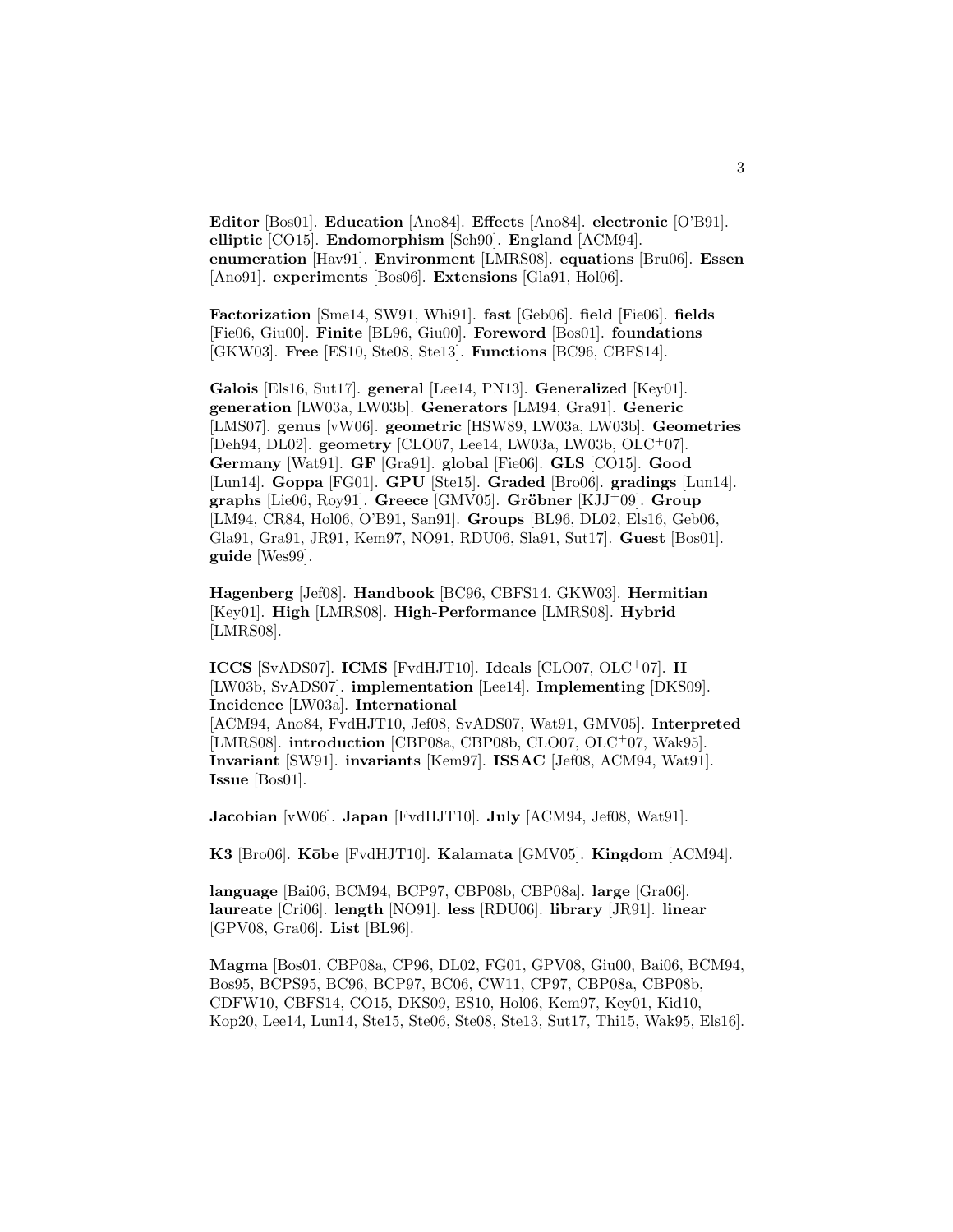**Maple** [ES10, MP10, Ste08, Ste13]. **Mathematica** [ES10, Ste08, Ste13]. **Mathematical** [Ano84, ES10, FvdHJT10, FvdHJT10]. **mathematician** [Cri06]. **Mathematics** [BC06]. **MATLAB** [ES10, Ste13, Ste08]. **Maximal** [Sme14, JR91]. **May** [SvADS07]. **meeting** [Jef08]. **methods** [GPV08]. **Minimal** [LM94]. **minimum** [Gra06]. **MinRank** [Ste15]. **Modular** [Sch90, Gol91, Kem97, Ste06]. **modules** [Car06a]. **Muller** [Key01]. **Multilinear** [Whi91]. **multiplication** [MP10].

**non** [GPV08]. **non-linear** [GPV08]. **normal** [DI91]. **November** [Ano91]. **Number** [Bos01, CDFW10, Bos06].

**octonions** [Tay06]. **only** [JM08]. **open** [Ste08, Ste13]. **Orders** [Sme14]. **oriented** [LW99]. **orthogonal** [Gra91]. **Oval** [Key01]. **Oxford** [ACM94].

**package** [CW11, HSW89, Kop20, Ric92, San91, Thi15]. **pairings** [DKS09]. **Papers** [Ano84]. **Part** [SvADS07]. **Performance** [LMRS08]. **Permutation** [BL96, RDU06]. **permutations** [JR91]. **planar** [Lie06]. **polynomial** [LW99, MP10]. **polynomial-oriented** [LW99]. **Polynomials** [SW91, Bos95, Sut17]. **power** [Gla91]. **power-commutator** [Gla91]. **practical** [Wes99]. **presentations** [Gla91, JR91]. **Primitive** [BL96, RDU06]. **principal** [Gol91]. **problem** [Ste15]. **Problems** [BCPS95]. **Proceedings** [ACM94, Ano91, Bos01, SvADS07, Wat91, Jef08, FvdHJT10, GMV05]. **Programming** [BCM94, LMS07, LMRS08, CBP08a, CBP08b]. **Project** [ES10]. **projective** [LW03a, LW03b]. **Projectively** [SW91]. **projectivity** [Car06b]. **proof** [LW03a, LW03b]. **Proposal** [HSW89]. **Providing** [O'B91]. **pseudorandom** [CW11].

**Reducing** [BC06]. **Reed** [Key01]. **reflection** [Kem97]. **relations** [Gra91]. **Representation** [Sch91, Gol91]. **Representations** [Sch90]. **ring** [San91]. **Rings** [Sch90, Bro06, Lun14].

**SAGE** [JM08, ES10, Ste13]. **Science** [SvADS07]. **scientific** [GMV05]. **Searching** [Gra06]. **Second** [Bos01]. **September** [FvdHJT10, GMV05]. **sequences** [CW11]. **Set** [LM94]. **short** [LW03a, LW03b]. **signature** [Bru06]. **simple** [JR91]. **Software** [ES10, FvdHJT10, HSW89]. **solution** [Ste15]. **Solvable** [LM94]. **Solving** [BCPS95]. **Some** [Bos06, Bru06, Key01, Gra91, NO91]. **source** [Ste08, Ste13]. **Sparse** [MP10]. **Special** [Bos01, Gra91, Bro06]. **split** [Tay06]. **sporadic** [DL02]. **Straightening** [MW91]. **strategies** [Hav91]. **structures** [BCM94, Kid10]. **study** [Sla91]. **Studying** [Ste06]. **subalgebras** [Car06b]. **subgroups** [DI91, JR91]. **Support** [Car06a]. **surfaces** [Bro06]. **Swinnerton** [Ste06]. **Swinnerton-Dyer** [Ste06]. **Sylow** [JR91]. **Symbolic** [ACM94, Jef08, LMS07, LMRS08, Wat91, Ano84]. **symplectic** [Gra91]. **Symposium** [ACM94, Jef08, Wat91]. **Synthetic** [SW91]. **System**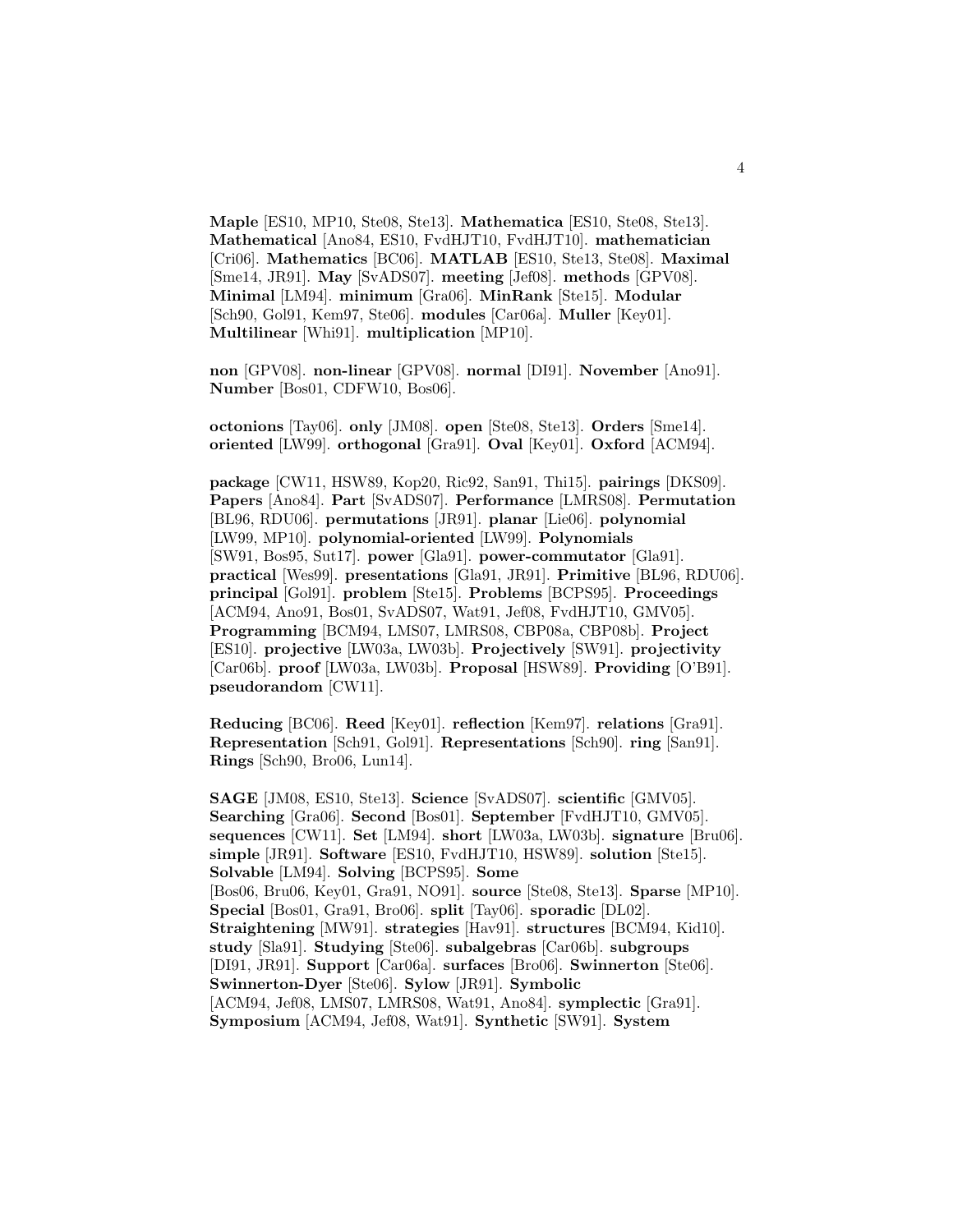[CP97, BCP97, CP96]. **Systems** [Ano84, DGW<sup>+</sup>03, GKW03, LW99, Wes99].

**tables** [DI91]. **teaching** [CR84]. **ternary** [Bru06]. **Tesla** [Ste15]. **testing** [Geb06]. **Their** [Ano84]. **theorems** [LW03a, LW03b]. **Theory** [Bos01, CDFW10, Sme14, Bos06, CR84, Fie06, JM08, PN13, Sch91]. **third** [FvdHJT10, Ano91]. **Tool** [CDFW10]. **tools** [Sch91]. **transitive** [Roy91]. **tutorial** [DKS09].

**Unifying** [ES10]. **Unitals** [Key01]. **United** [ACM94]. **Universität** [Ano91]. **user** [BCP97]. **Users** [Ano91]. **Using** [CP97, Ste06].

**varieties** [Car06a, CLO07, OLC<sup>+</sup>07, Ste06]. **vertex** [Roy91]. **vertex-transitive** [Roy91]. **vertices** [Roy91]. **Viable** [ES10, Ste08, Ste13]. **Victorian** [Cri06]. **Virtues** [LMS07].

**Wiedemann** [Ste15]. **Wielandt** [NO91]. **workshop** [GMV05].

# **References**

### **ACM:1994:IPI**

[ACM94] ACM, editor. ISSAC '94: Proceedings of the 1994 International Symposium on Symbolic and Algebraic Computation: July 20–22, 1994, Oxford, England, United Kingdom. ACM Press, New York, NY 10036, USA, 1994. ISBN 0-89791-638-7. LCCN QA76.95.I59 1994.

#### **Anonymous:1984:PSM**

[Ano84] Anonymous. Papers from Symbolic Mathematical Systems and Their Effects on the Curriculum — International Congress on Mathematical Education. SIGSAM Bulletin (ACM Special Interest Group on Symbolic and Algebraic Manipulation), 18(4):1– 62, November/February 1984. CODEN SIGSBZ. ISSN 0163-5824 (print), 1557-9492 (electronic). Issue labeled vol. 18, no. 4, November 1984 (issue  $\#72$ ) and vol. 19, no. 1, February 1985 (issue  $\#73$ ).

#### **Anonymous:1991:PTC**

[Ano91] Anonymous. Proceedings of the Third CAYLEY Users Conference, November 17–19, 1988, Universität Essen. SIGSAM Bulletin (ACM Special Interest Group on Symbolic and Algebraic Manipulation), 25(1):25–81, January 1991. CODEN SIGSBZ. ISSN 0163- 5824 (print), 1557-9492 (electronic).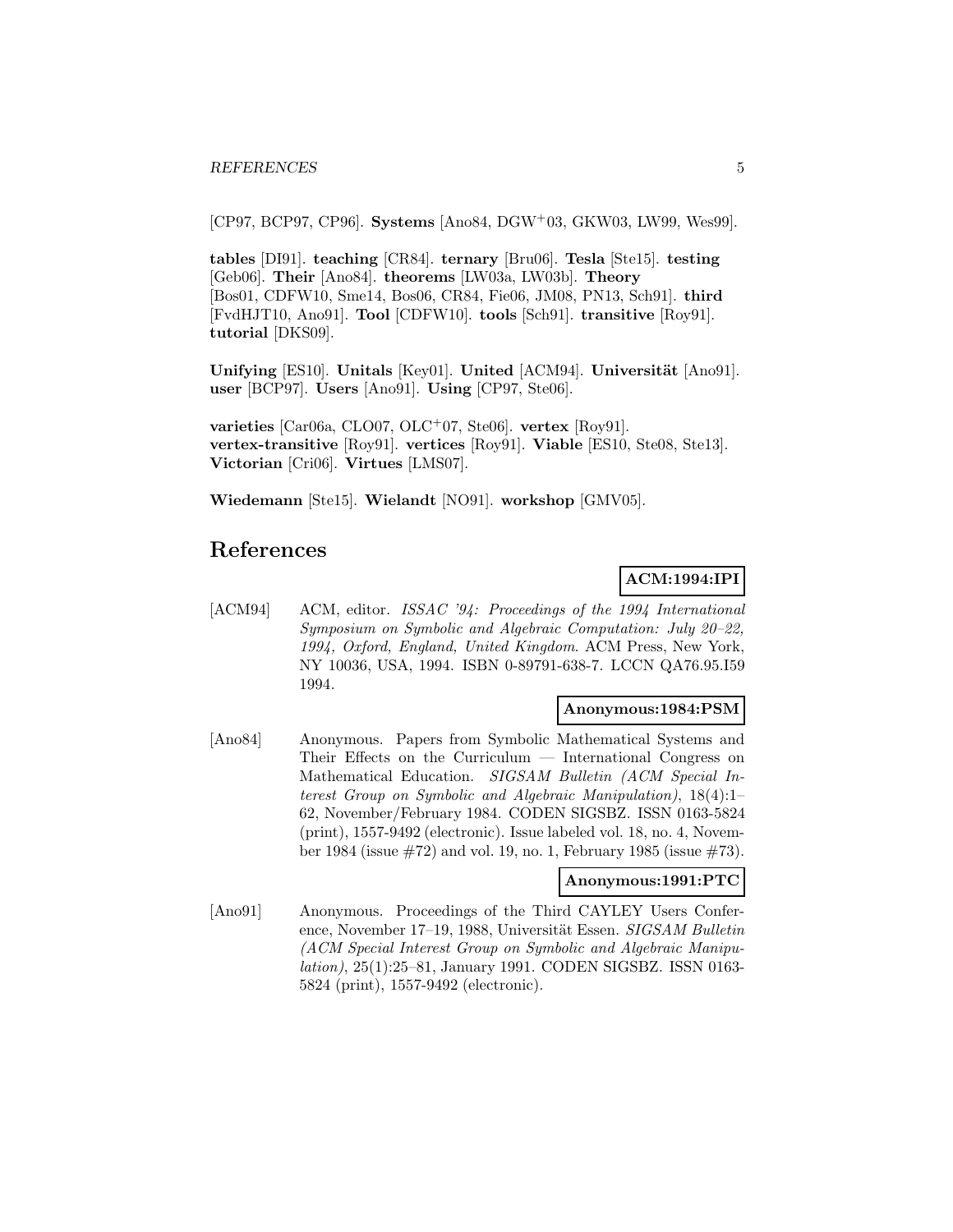#### **Bailey:2006:AML**

[Bai06] Geoff Bailey. Appendix: The Magma language. In Bosma and Cannon [BC06], pages 331–356. ISBN 3-540-37632-1 (hardcover), 3-540-37634-8 (e-book). ISSN 1431-1550. LCCN QA155.7.E4 D57 2006. URL http://link.springer.com/content/pdf/10.1007/ 978-3-540-37634-7\_15.pdf.

#### **Bosma:1996:HMF**

[BC96] W. Bosma and J. J. Cannon. Handbook of Magma Functions. School of Mathematics and Statistics, University of Sydney, Sydney, NSW, Australia, 1996.

#### **Bosma:2006:DMM**

[BC06] Wieb Bosma and John Cannon, editors. Discovering Mathematics with Magma: Reducing the Abstract to the Concrete, volume 19 of Algorithms and computation in mathematics. Springer-Verlag, Berlin, Germany / Heidelberg, Germany / London, UK / etc., 2006. ISBN 3-540-37632-1 (hardcover), 3-540-37634-8 (e-book). ISSN 1431-1550. xxiv + 374 pp. LCCN QA155.7.E4 D57 2006. URL http: //www.loc.gov/catdir/enhancements/fy0824/2006931477-b. html; http://www.loc.gov/catdir/enhancements/fy0824/ 2006931477-d.html; http://www.loc.gov/catdir/toc/fy0707/ 2006931477.html; http://www.springerlink.com/content/ 978-3-642-01960-9; http://www.springerlink.com/openurl. asp?genre=book&isbn=978-3-540-37632-3.

#### **Bosma:1994:PAS**

[BCM94] Wieb Bosma, John Cannon, and Graham Matthews. Programming with algebraic structures: design of the Magma language. In ACM [ACM94], pages 52–57. ISBN 0-89791-638-7. LCCN QA76.95.I59 1994. URL http://www.acm.org:80/pubs/ citations/proceedings/issac/190347/p52-bosma/.

### **Bosma:1997:MAS**

[BCP97] Wieb Bosma, John J. Cannon, and Catherine Playoust. The Magma algebra system. I. The user language. Journal of Symbolic Computation, 24(3–4):235–265, September–October 1997. CO-DEN JSYCEH. ISSN 0747-7171 (print), 1095-855X (electronic). Computational algebra and number theory (London, 1993).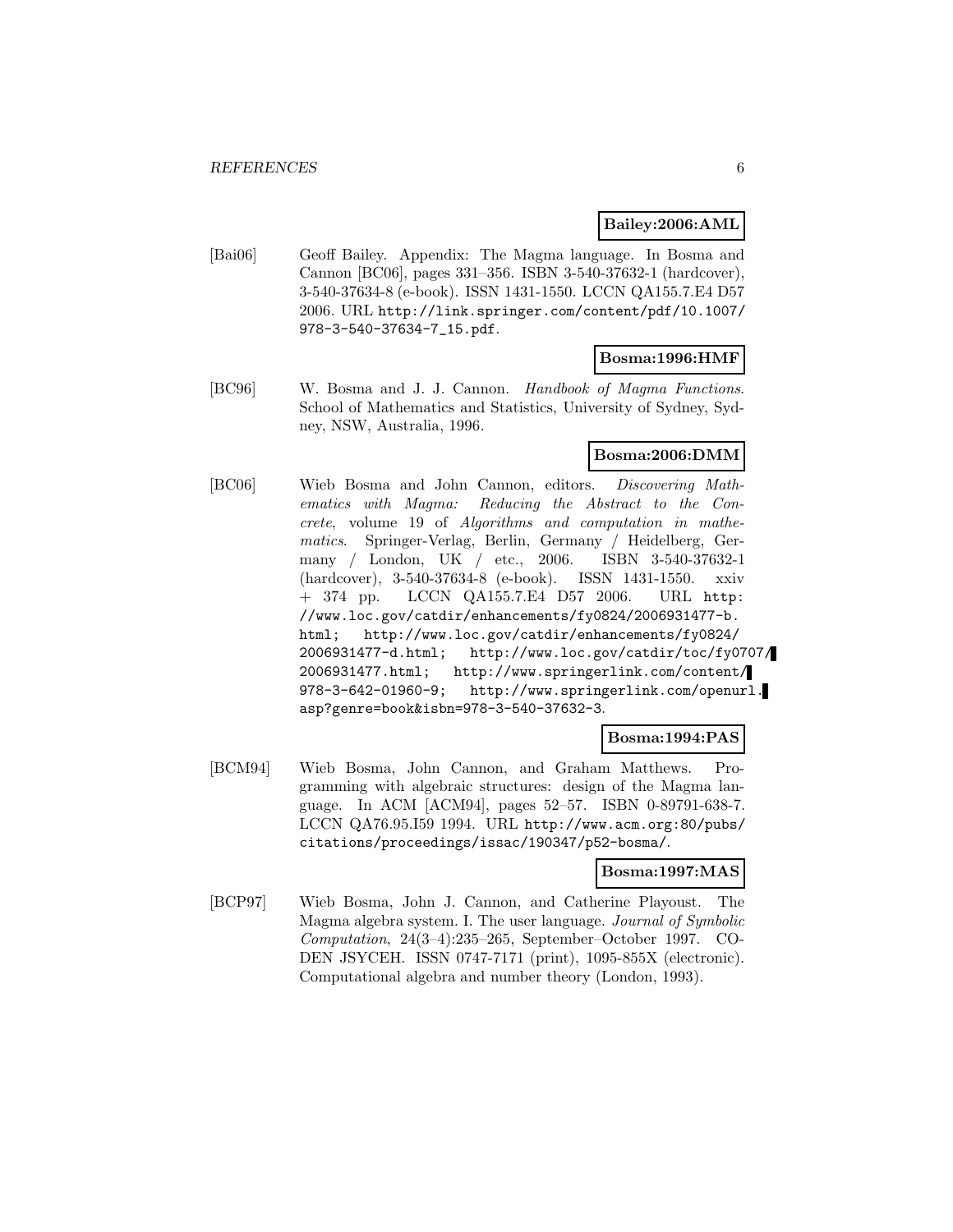#### **Bosma:1995:SPM**

[BCPS95] W. Bosma, J. J. Cannon, C. Playoust, and A. Steel. Solving Problems with Magma. School of Mathematics and Statistics, University of Sydney, Sydney, NSW, Australia, 1995.

#### **Buekenhout:1996:LFP**

[BL96] Francis Buekenhout and Dimitri Leemans. On the list of finite primitive permutation groups of degree  $\leq 50$ . Journal of Symbolic Computation, 22(2):215–226 (or 215–225??), August 1996. CO-DEN JSYCEH. ISSN 0747-7171 (print), 1095-855X (electronic).

### **Bosma:1995:CCP**

[Bos95] Wieb Bosma. Computation of cyclotomic polynomials with Magma. In Computational algebra and number theory (Sydney, 1992), volume 325 of Math. Appl., pages 213–225. Kluwer Academic Publishers Group, Norwell, MA, USA, and Dordrecht, The Netherlands, 1995.

# **Bosma:2001:SIC**

[Bos01] Wieb Bosma. Special issue on computational algebra and number theory: Proceedings of the Second Magma Conference: Foreword of the Guest Editor. Journal of Symbolic Computation, 31(1–2):1, January/February 2001. CODEN JSYCEH. ISSN 0747-7171 (print), 1095-855X (electronic). URL http:/ /www.idealibrary.com/links/doi/10.1006/jsco.2000.0435; http://www.idealibrary.com/links/doi/10.1006/jsco.2000. 0435/pdf.

### **Bosma:2006:SCE**

[Bos06] Wieb Bosma. Some computational experiments in number theory. In Bosma and Cannon [BC06], pages 1–30. ISBN 3-540- 37632-1 (hardcover), 3-540-37634-8 (e-book). ISSN 1431-1550. LCCN QA155.7.E4 D57 2006. URL http://link.springer.com/ content/pdf/10.1007/978-3-540-37634-7\_1.pdf; http:// link.springer.com/content/pdf/bfm:978-3-540-37634-7/1. pdf.

#### **Brown:2006:GRS**

[Bro06] Gavin Brown. Graded rings and special K3 surfaces. In Bosma and Cannon [BC06], pages 137–159. ISBN 3-540-37632-1 (hardcover), 3-540-37634-8 (e-book). ISSN 1431-1550. LCCN QA155.7.E4 D57 2006. URL http://link.springer.com/content/pdf/10.1007/ 978-3-540-37634-7\_6.pdf.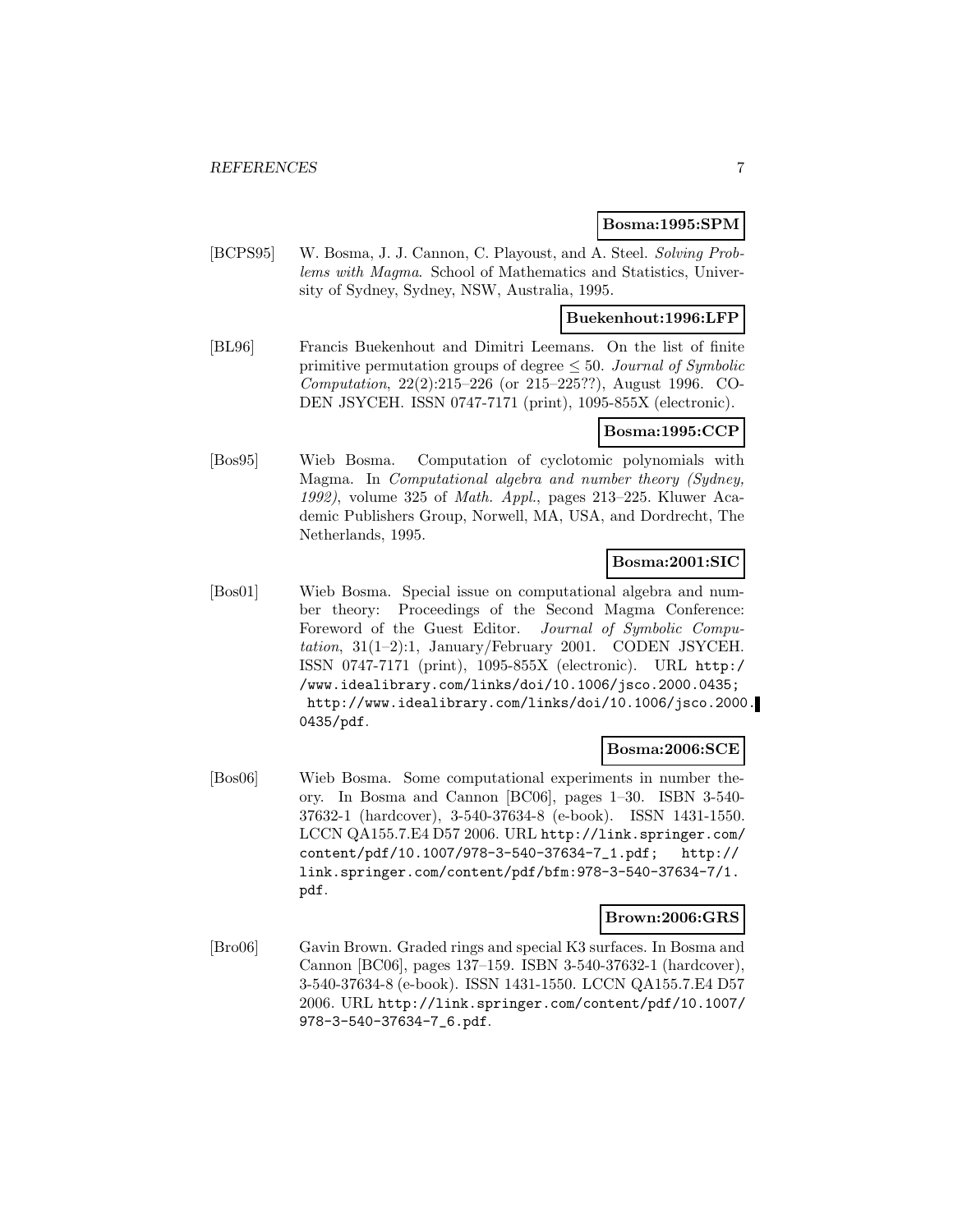#### **Bruin:2006:STD**

[Bru06] Nils Bruin. Some ternary Diophantine equations of signature  $(n, n, 2)$ . In Bosma and Cannon [BC06], pages 63–91. ISBN 3-540-37632-1 (hardcover), 3-540-37634-8 (e-book). ISSN 1431-1550. LCCN QA155.7.E4 D57 2006. URL http://link.springer.com/ content/pdf/10.1007/978-3-540-37634-7\_3.pdf.

### **Cannon:1991:BCC**

[Can91] John Cannon. A bibliography of Cayley citations. SIGSAM Bulletin (ACM Special Interest Group on Symbolic and Algebraic Manipulation), 25(1):75–81, January 1991. CODEN SIGSBZ. ISSN 0163-5824 (print), 1557-9492 (electronic).

### **Carlson:2006:SVM**

[Car06a] Jon F. Carlson. Support varieties for modules. In Bosma and Cannon [BC06], pages 187–204. ISBN 3-540-37632-1 (hardcover), 3-540-37634-8 (e-book). ISSN 1431-1550. LCCN QA155.7.E4 D57 2006. URL http://link.springer.com/content/pdf/10.1007/ 978-3-540-37634-7\_8.pdf.

### **Carlson:2006:WPD**

[Car06b] Jon F. Carlson. When is projectivity detected on subalgebras? In Bosma and Cannon [BC06], pages 205–220. ISBN 3-540- 37632-1 (hardcover), 3-540-37634-8 (e-book). ISSN 1431-1550. LCCN QA155.7.E4 D57 2006. URL http://link.springer.com/ content/pdf/10.1007/978-3-540-37634-7\_9.pdf.

### **Cannon:2014:HMF**

[CBFS14] John Cannon, Wieb Bosma, Claus Fieker, and Allan Steel. Handbook of Magma Functions. University of Sydney, Sydney, NSW, Australia, January 30, 2014. cxxxv +  $5383$  + lxiv pp.

### **Cannon:2008:APMa**

[CBP08a] John Cannon, Wieb Bosma, and Catherine Playoust. Algebraic programming with Magma: an introduction to the Magma language, volume 1. Springer-Verlag, Berlin, Germany / Heidelberg, Germany / London, UK / etc., 2008. ISBN 3-540-62746-4. LCCN ????

### **Cannon:2008:APMb**

[CBP08b] John Cannon, Wieb Bosma, and Catherine Playoust. Algebraic programming with Magma: an introduction to the Magma language, volume 2. Springer-Verlag, Berlin, Germany / Heidelberg,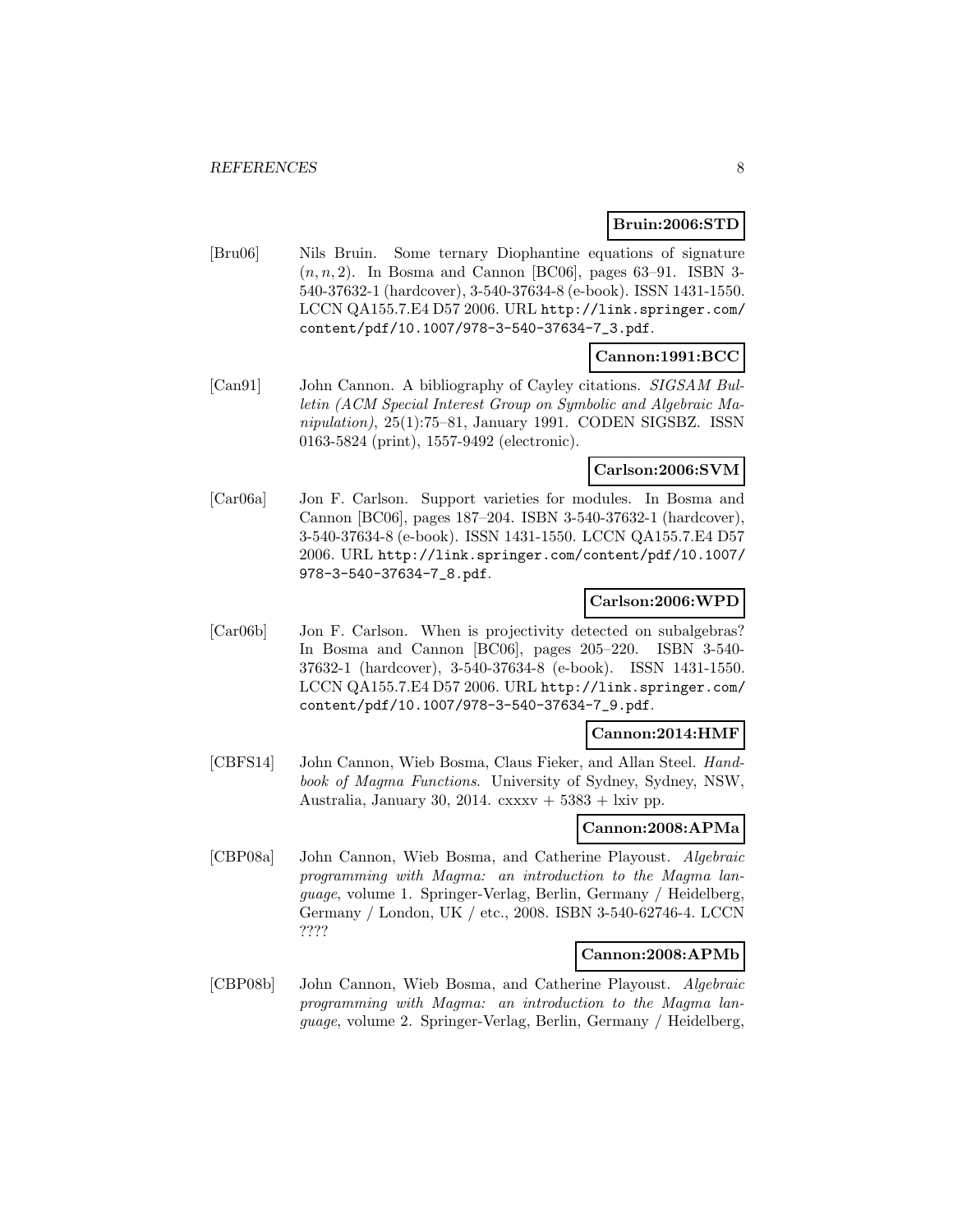Germany / London, UK / etc., 2008. ISBN 3-540-62747-2. LCCN ????

#### **Cannon:2010:MTN**

[CDFW10] John Cannon, Steve Donnelly, Claus Fieker, and Mark Watkins.  $Magma - a$  tool for number theory. Lecture Notes in Computer Science, 6327:253–255, 2010. CODEN LNCSD9. ISSN 0302-9743 (print), 1611-3349 (electronic). URL http://link.springer. com/content/pdf/10.1007/978-3-642-15582-6\_43.pdf.

### **Cox:2007:IVA**

[CLO07] David A. Cox, John B. Little, and Donal O'Shea. Ideals, varieties, and algorithms: an introduction to computational algebraic geometry and commutative algebra. Undergraduate texts in mathematics. Springer-Verlag, Berlin, Germany / Heidelberg, Germany / London, UK / etc., third edition, 2007. ISBN 0-387-35650-9, 0-387-35651-7 (e-book). xv + 551 pp. LCCN QA564 .C688 2007. URL http: //www.loc.gov/catdir/enhancements/fy0814/2006930875-d. html; http://www.loc.gov/catdir/enhancements/fy0814/ 2006930875-t.html; http://www.springerlink.com/openurl. asp?genre=book&isbn=978-0-387-35650-1.

### **Chi:2015:ABG**

[CO15] Jesús-Javier Chi and Thomaz Oliveira. Attacking a binary GLS elliptic curve with Magma. In Progress in cryptology— LATINCRYPT 2015, volume 9230 of Lecture Notes in Comput. Sci., pages 308–326. Springer-Verlag, Berlin, Germany / Heidelberg, Germany / London, UK / etc., 2015.

#### **Cannon:1996:MNC**

[CP96] John Cannon and Catherine Playoust. MAGMA: a new computer algebra system. Euromath Bulletin, 2(1):113–144, 1996. ISSN 1359-4346.

#### **Cannon:1997:UMC**

[CP97] J. Cannon and C. Playoust. Using the Magma computer algebra system in abstract algebra courses. Journal of Symbolic Computation, 23(5–6):459–484, May–June 1997. CODEN JSYCEH. ISSN 0747-7171 (print), 1095-855X (electronic).

### **Cannon:1984:CTG**

[CR84] John J. Cannon and Jim Richardson. Cayley: teaching group theory by computer. SIGSAM Bulletin (ACM Special Interest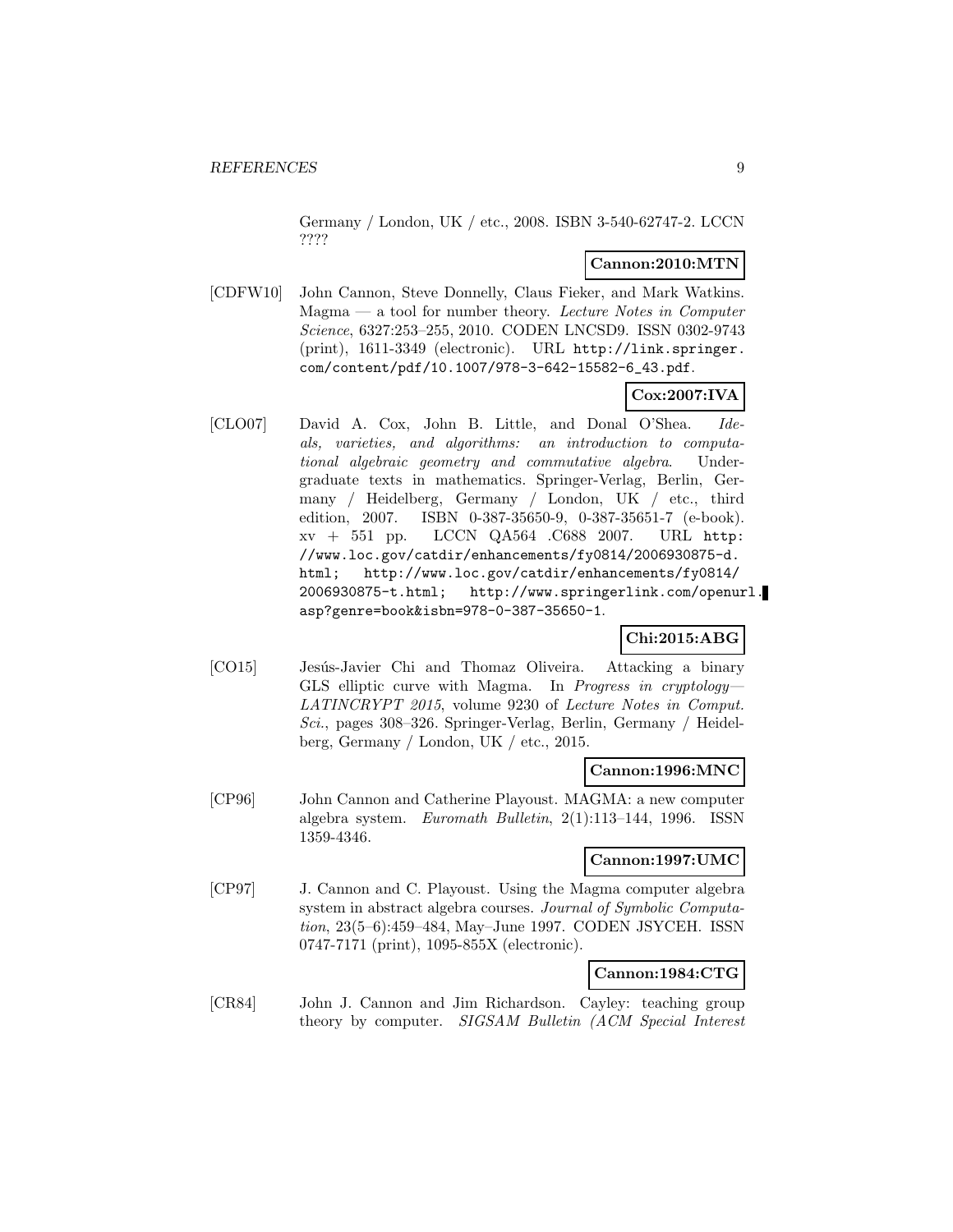Group on Symbolic and Algebraic Manipulation), 18–19(4–1):15– 18, November/February 1984. CODEN SIGSBZ. ISSN 0163-5824 (print), 1557-9492 (electronic).

### **Crilly:2006:ACM**

[Cri06] A. J. Crilly. Arthur Cayley: mathematician laureate of the Victorian age. The Johns Hopkins University Press, Baltimore, MD, USA, 2006. ISBN 0-8018-8011-4. xxi + 609 pp. LCCN QA29 .C39 C75 2006. URL http://www.loc.gov/catdir/bios/jhu052/ 2004005682.html; http://www.loc.gov/catdir/description/ jhu051/2004005682.html; http://www.loc.gov/catdir/toc/ fy0612/2004005682.html.

### **Cai:2011:ADB**

[CW11] Ying Cai and Tiefeng Wang. Analysis and design of binary pseudorandom sequences based on the Magma package. In 2011 International Conference on Electrical and Control Engineering (ICECE), pages 5759–5762. IEEE Computer Society Press, 1109 Spring Street, Suite 300, Silver Spring, MD 20910, USA, September 2011.

### **Dehon:1994:CGC**

[Deh94] Michel Dehon. Classifying geometries with Cayley. Journal of Symbolic Computation, 17(3):259–276, March 1994. CODEN JSYCEH. ISSN 0747-7171 (print), 1095-855X (electronic).

#### **Dewar:2003:CAS**

[DGW<sup>+</sup>03] Michael Dewar, Johannes Grabmeier, Stephen Watt, Bernhard Kutzler, John Cannon, Bill Unger, Wolfgang Windsteiger, Jürgen Gerhard, Andreas Sorgatz, Herbert Melenk, Sebastien Veigneau, David P. Jacobs, David Ford, Wolfgang Thomas, Jörgen Backelin, Svetlana Cojocaru, Victor Ufnarovski, Oliver Gloor, Jürgen Opgenorth, Wilhelm Plesken, Tilman Schulz, Ralf Hemmecke, Erik Hillgarter, Franz Winkler, Meinolf Geck, Frank Lübeck, Klaus Lux, Peter Dräxler, Rainer Nörenberg, Claire Di Crrescenzo, Françoise Jung, Eckhard Pflügel, Anton Betten, Reinhard Laue, Alfred Wassermann, Joachim Apel, Uwe Klaus, Robert H. Lewis, Erich Kaltofen, Thomas Breuer, Alexander Hulpke, Christian Bauer, Alexander Frink, Richard Kreckel, Nobuki Takayama, Johannes Buchmann, Thomas Pfahler, Marc A. A. van Leeuwen, Alan Head, Daniel R. Grayson, Michael E. Stillman, Kredel Heinz, Michael Pesch, Wendelin Degen, Gerhard Hiss, Karim Belabas, Wolfgang Kuechlin, Sarah Rees, Reinhard Bündgen, Olaf Delgado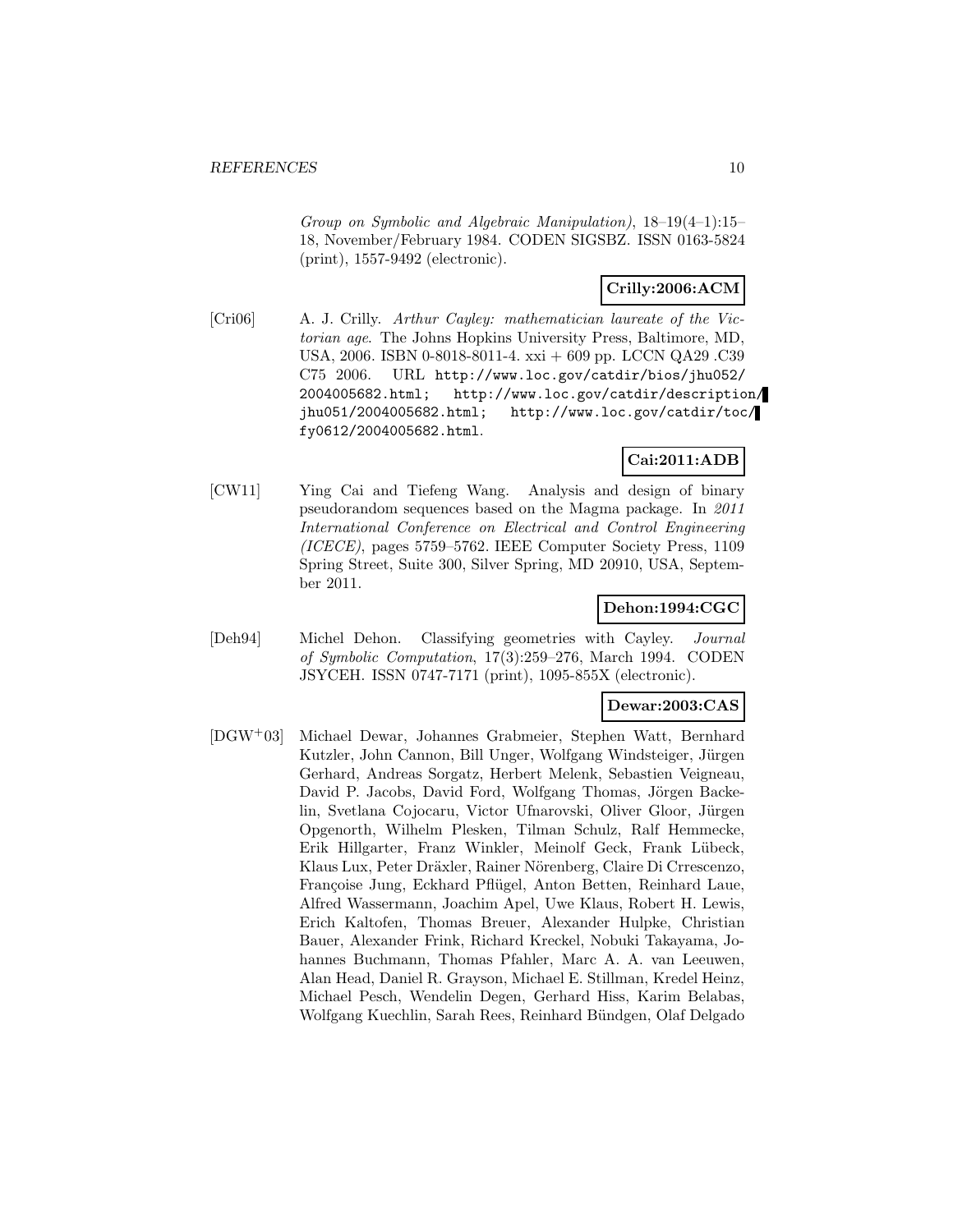Friedrichs, Andreas W. M. Dress, Daniel H. Huson, Elaine Kant, Stan Steinberg, Curt Randall, Larry Akers, Bob Young, Robert L. Young, Minaz Punjani, Marc Conrad, Susanne Schmitt, Gert-Martin Greuel, Gerahrd Pfister, Hans Schönemann, Weiguang Huang, Adalbert Kerber, Axel Kohnert, Bruno Buchberger, Tudor Jebelean, Allan Bonadio, M. F. Newman, Werner Nickel, Alice C. Niemeyer, E. A. O. Brien, Sebastian Egner, Markus Püschel, Thomas Beth, Hans-Gert Gräbe, Bruno Haible, Thomas Wolf, G. E. Prince, M. Jerie, Sergei Klioner, Thomas Hahn, Hagen Eck, Sepp K¨ublbeck, Leonard H. Soicher, Adalbert Kerber, Pierre Lescanne, Bogdan Popov, Oksana Laushnyk, A. Balfagón, and X. Jaén. Computer algebra systems. In Grabmeier et al. [GKW03], pages 261–483. ISBN 3-540-65466-6, 3-642-55826- 7 (e-book). LCCN QA155.7.E4 C64954 2003eb. URL http: //www.loc.gov/catdir/enhancements/fy0817/2002190828-d. html; http://www.loc.gov/catdir/enhancements/fy0817/ 2002190828-t.html.

### **Dockx:1991:CTC**

[DI91] Kris Dockx and Paul Igodt. Character tables and commutativity of normal subgroups. SIGSAM Bulletin (ACM Special Interest Group on Symbolic and Algebraic Manipulation), 25(1):28–31, January 1991. CODEN SIGSBZ. ISSN 0163-5824 (print), 1557-9492 (electronic).

#### **DominguezPerez:2009:ICP**

[DKS09] Luis J. Dominguez Perez, Ezekiel J. Kachisa, and Michael Scott. Implementing cryptographic pairings: A Magma tutorial. IACR Cryptology ePrint Archive, 2009. URL http:eprint.iacr.org/ 2009/072.pdf.

### **Dehon:2002:CCG**

[DL02] Michel Dehon and Dimitri Leemans. Constructing coset geometries with MAGMA: an application to the sporadic groups  $M_{12}$  and  $J_1$ . Atti del Seminario Matematico e Fisico dell'Università di Modena, 50(2):415–427, 2002. CODEN ASMMAK. ISSN 0041-8986.

#### **Elsenhans:2016:CGG**

[Els16] Andreas-Stephan Elsenhans. Computation of Galois groups in magma. In Mathematical and computational approaches in advancing modern science and engineering, pages 621–628. Springer, Cham, Switzerland, 2016.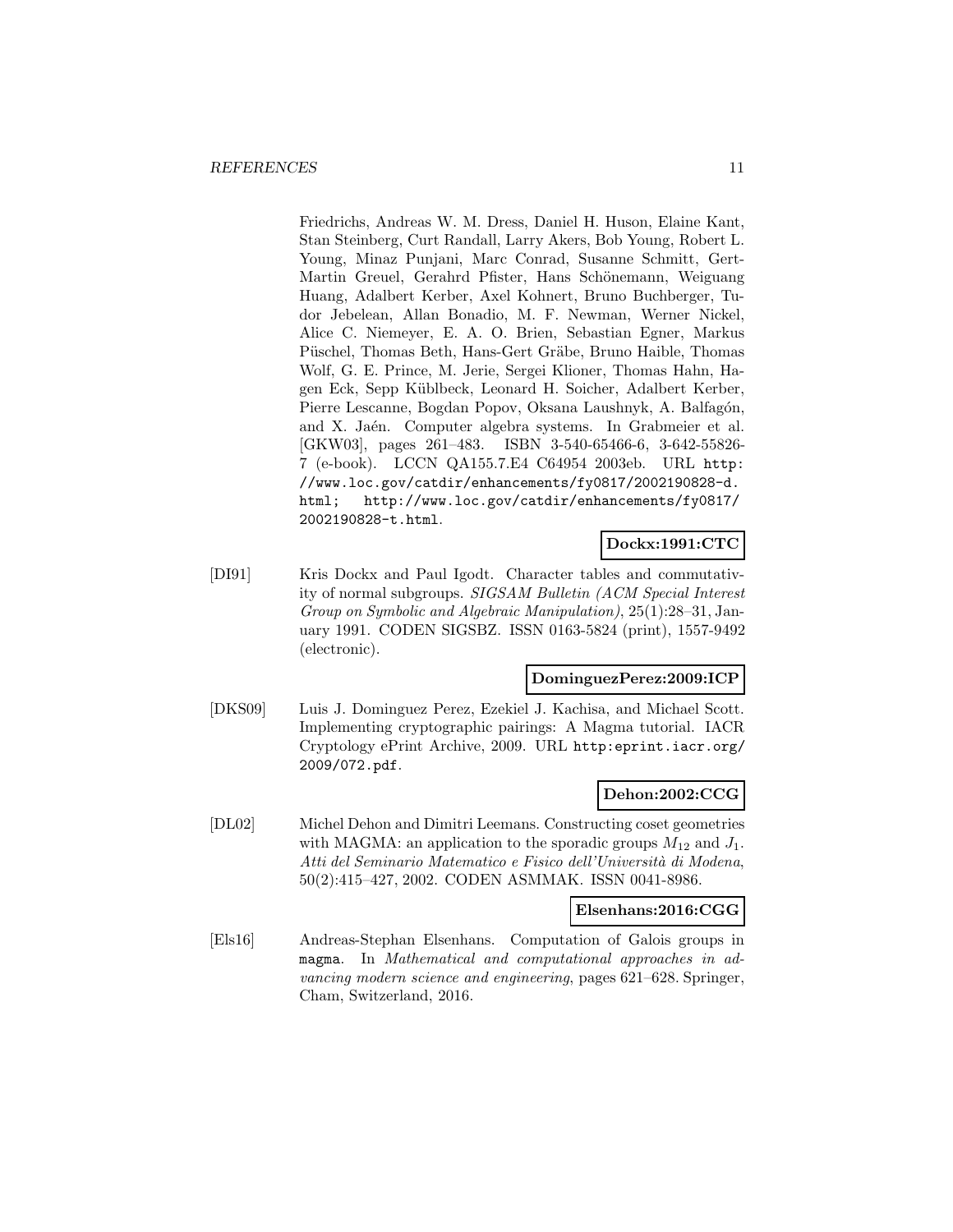#### **Erocal:2010:SPU**

[ES10] Burçin Eröcal and William Stein. The Sage Project: Unifying free mathematical software to create a viable alternative to Magma, Maple, Mathematica and MATLAB. Lecture Notes in Computer Science, 6327:12–27, 2010. CODEN LNCSD9. ISSN 0302-9743 (print), 1611-3349 (electronic). URL http://link.springer. com/content/pdf/10.1007/978-3-642-15582-6\_4.pdf.

### **Faina:2001:DGC**

[FG01] Giorgio Faina and Massimo Giulietti. Decoding Goppa codes with MAGMA. Ars Combinatoria. The Canadian Journal of Combinatorics, 61:221–232, 2001. CODEN ACOMDN. ISSN 0381-7032.

#### **Fieker:2006:ACF**

[Fie06] Claus Fieker. Applications of the class field theory of global fields. In Bosma and Cannon [BC06], pages 31–62. ISBN 3- 540-37632-1 (hardcover), 3-540-37634-8 (e-book). ISSN 1431-1550. LCCN QA155.7.E4 D57 2006. URL http://link.springer.com/ content/pdf/10.1007/978-3-540-37634-7\_2.pdf.

### **Fukuda:2010:MSI**

[FvdHJT10] Komei Fukuda, Joris van der Hoeven, Michael Joswig, and Nobuki Takayama, editors. Mathematical software — ICMS 2010: third International Congress on Mathematical Software, Kōbe, Japan, September 13–17, 2010: proceedings, volume 6327 of Lecture Notes in Computer Science. Springer-Verlag, Berlin, Germany / Heidelberg, Germany / London, UK / etc., 2010. ISBN 3-642- 15581-2 (paperback), 3-642-15582-0 (e-book). LCCN QA76.95 .I5654 2010. URL http://www.springerlink.com/content/ 978-3-642-15581-9.

#### **Gebhardt:2006:CAD**

[Geb06] Volker Gebhardt. Computer aided discovery of a fast algorithm for testing conjugacy in braid groups. In Bosma and Cannon [BC06], pages 261–285. ISBN 3-540-37632-1 (hardcover), 3-540- 37634-8 (e-book). ISSN 1431-1550. LCCN QA155.7.E4 D57 2006. URL http://link.springer.com/content/pdf/10.1007/ 978-3-540-37634-7\_12.pdf.

#### **Giulietti:2000:ACF**

[Giu00] Massimo Giulietti. Algebraic curves over finite fields and MAGMA. Ital. J. Pure Appl. Math., 8:19–32, 2000. ISSN 1126-8042 (print), 2239-0227 (electronic).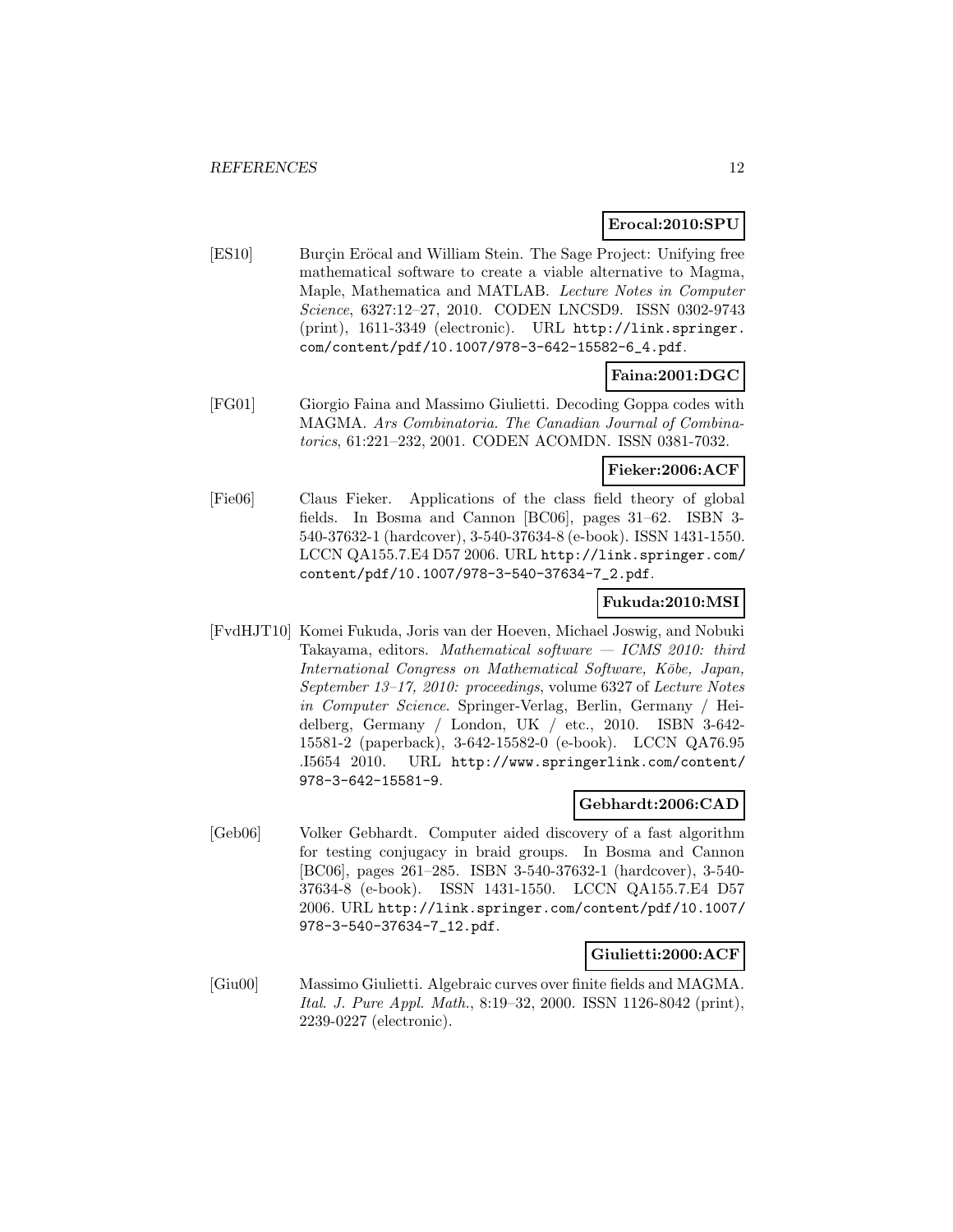#### **Grabmeier:2003:CAH**

[GKW03] Johannes Grabmeier, Erich Kaltofen, and Volker Weispfenning, editors. Computer algebra handbook: foundations, applications, systems. Springer-Verlag, Berlin, Germany / Heidelberg, Germany / London, UK / etc., 2003. ISBN 3-540-65466-6, 3-642- 55826-7 (e-book). xx + 637 pp. LCCN QA155.7.E4 C64954 2003eb. URL http://www.loc.gov/catdir/enhancements/ fy0817/2002190828-d.html; http://www.loc.gov/catdir/ enhancements/fy0817/2002190828-t.html.

#### **Glasby:1991:EGD**

[Gla91] S. P. Glasby. Extensions of groups defined by power-commutator presentations. SIGSAM Bulletin (ACM Special Interest Group on Symbolic and Algebraic Manipulation), 25(1):32–35, January 1991. CODEN SIGSBZ. ISSN 0163-5824 (print), 1557-9492 (electronic).

#### **Ganzha:2005:CAS**

[GMV05] Victor G. Ganzha, Ernst W. Mayr, and Evgenii V. Vorozhtsov, editors. Computer algebra in scientific computing: 8th international workshop, CASC 2005, Kalamata, Greece, September 12–16, 2005: proceedings, volume 3718 of Lecture Notes in Computer Science. Springer-Verlag, Berlin, Germany / Heidelberg, Germany / London, UK / etc., 2005. CODEN LNCSD9. ISBN 3-540-28966-6. ISSN 0302-9743 (print), 1611-3349 (electronic). LCCN ???? URL http://www.springerlink.com/content/978-3-540-28966-1; http://www.springerlink.com/openurl.asp?genre=issue&issn= 0302-9743&volume=3718.

### **Gollan:1991:MRP**

 $[Gol91]$  Holger W. Gollan. The 2-modular representation of  $J_1$  in the principal block. SIGSAM Bulletin (ACM Special Interest Group on Symbolic and Algebraic Manipulation), 25(1):36–39, January 1991. CODEN SIGSBZ. ISSN 0163-5824 (print), 1557-9492 (electronic).

#### **Gaston:2008:DAM**

[GPV08] B. Gastón, J. Pujol, and M. Villanueva. Development of algorithmic methods for binary non-linear codes in MAGMA. In Sixth Conference on Discrete Mathematics and Computer Science (Spanish), pages 345–351. Univ. Lleida, Lleida, 2008.

### **Grams:1991:SGR**

[Gra91] Gerhard Grams. Special generators and relations for some orthogonal and symplectic groups over GF(2). SIGSAM Bulletin (ACM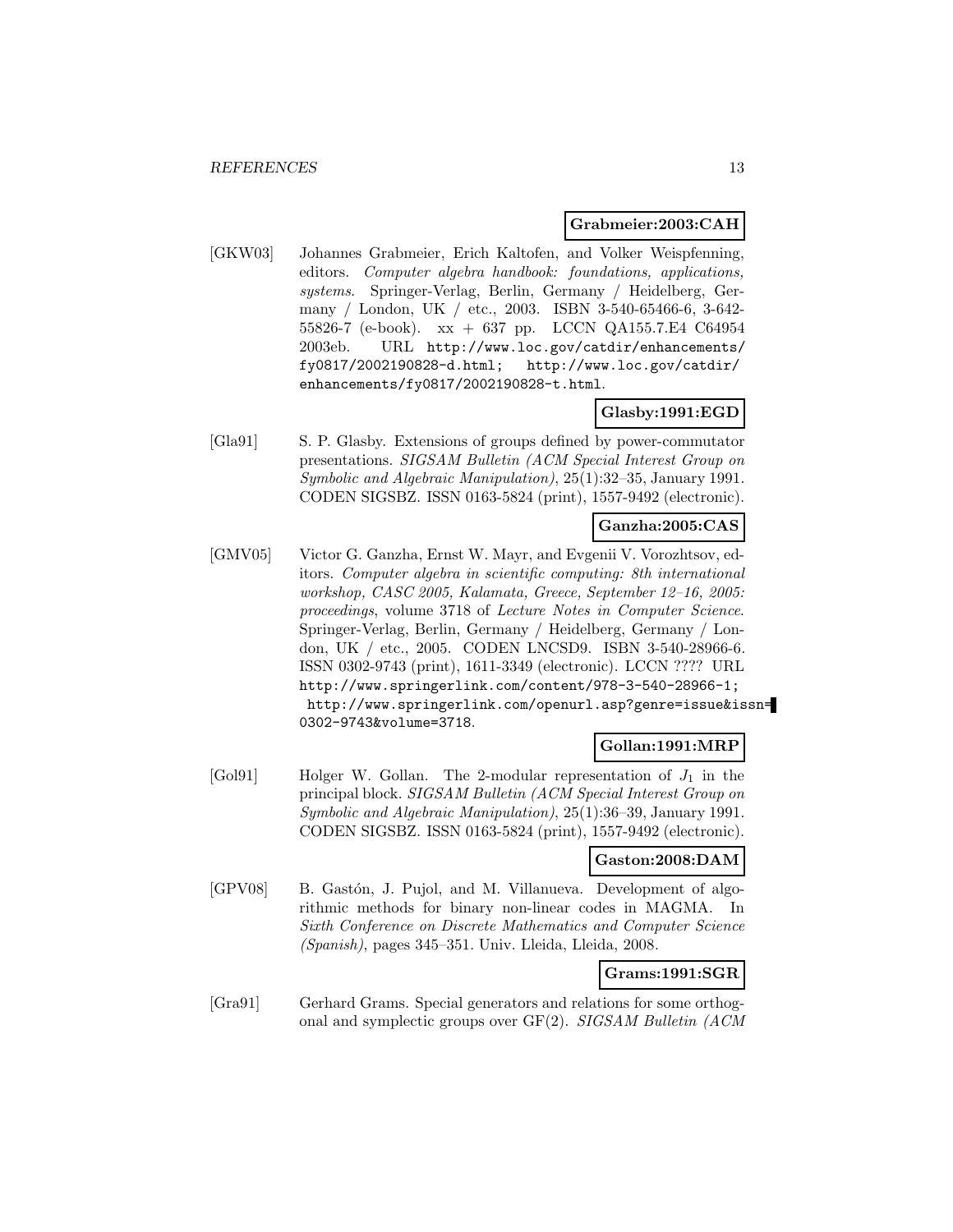Special Interest Group on Symbolic and Algebraic Manipulation), 25(1):39–45, January 1991. CODEN SIGSBZ. ISSN 0163-5824 (print), 1557-9492 (electronic).

#### **Grassl:2006:SLC**

[Gra06] Markus Grassl. Searching for linear codes with large minimum distance. In Bosma and Cannon [BC06], pages 287–313. ISBN 3- 540-37632-1 (hardcover), 3-540-37634-8 (e-book). ISSN 1431-1550. LCCN QA155.7.E4 D57 2006. URL http://link.springer.com/ content/pdf/10.1007/978-3-540-37634-7\_13.pdf.

### **Havas:1991:CES**

[Hav91] George Havas. Coset enumeration strategies. In Watt [Wat91], pages 191–199. ISBN 0-89791-437-6. LCCN QA 76.95 I59 1991. URL http://www.acm.org:80/pubs/citations/proceedings/ issac/120694/p191-havas/.

# **Holt:2006:CGE**

[Hol06] Derek F. Holt. Cohomology and group extensions in Magma. In Bosma and Cannon [BC06], pages 221–241. ISBN 3-540- 37632-1 (hardcover), 3-540-37634-8 (e-book). ISSN 1431-1550. LCCN QA155.7.E4 D57 2006. URL http://link.springer.com/ content/pdf/10.1007/978-3-540-37634-7\_10.pdf.

### **Havel:1989:PGA**

[HSW89] T. F. Havel, B. Sturmfels, and N. White. Proposal for a geometric algebra software package. SIGSAM Bulletin (ACM Special Interest Group on Symbolic and Algebraic Manipulation), 23(1): 13–15, January 1989. CODEN SIGSBZ. ISSN 0163-5824 (print), 1557-9492 (electronic).

### **Jeffrey:2008:PAM**

[Jef08] David Jeffrey, editor. Proceedings of the 21st annual meeting of the International Symposium on Symbolic Computation, ISSAC 2008, July 20–23, 2008, Hagenberg, Austria. ACM Press, New York, NY 10036, USA, 2008. ISBN 1-59593-904-0. LCCN ????

### **Joyner:2008:SCT**

[JM08] David Joyner and Robert Miller. SAGE and coding theory (abstract only). ACM Communications in Computer Algebra,  $42(1-2)$ : 74–78, March/June 2008. CODEN ???? ISSN 1932-2232 (print), 1932-2240 (electronic).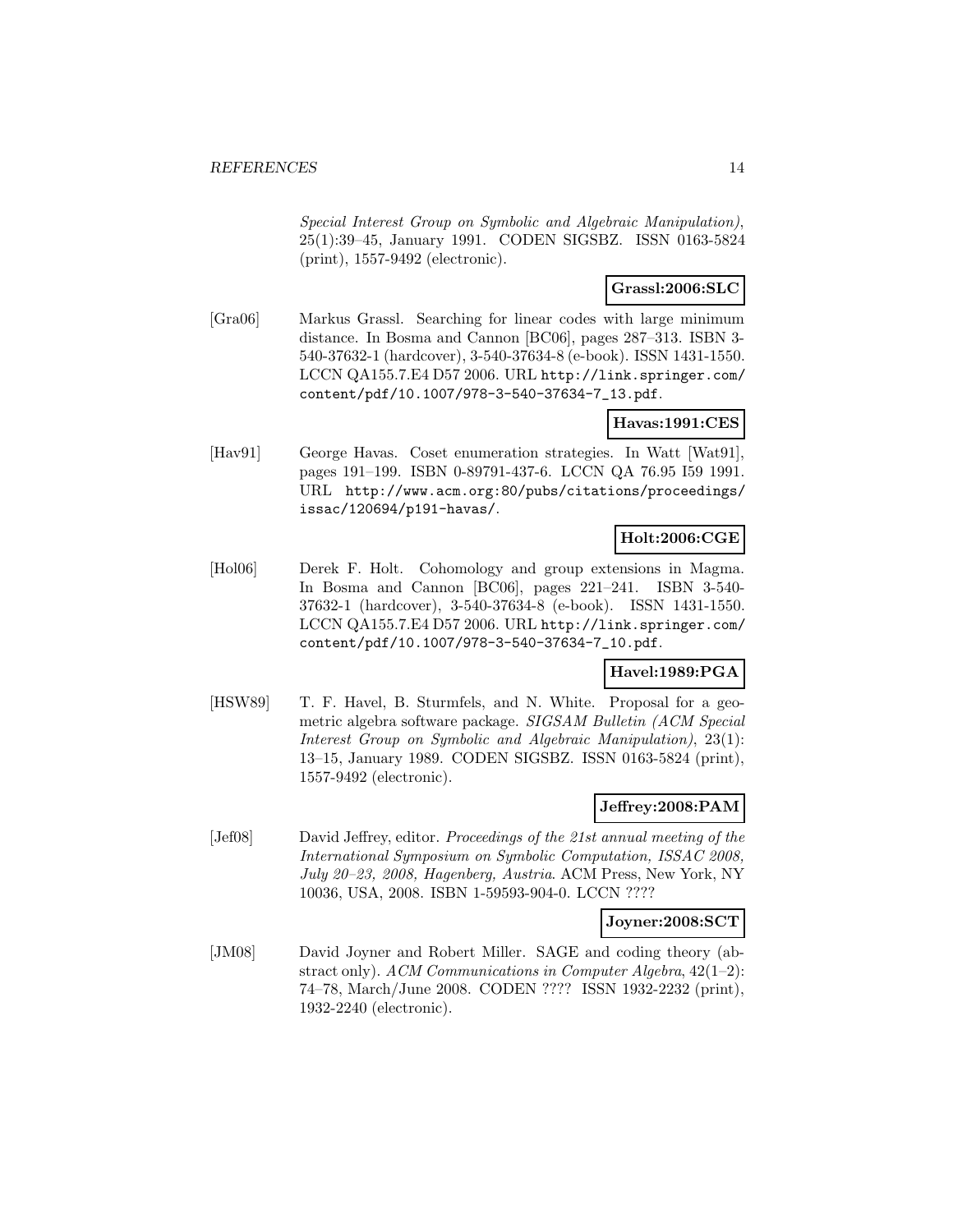#### **Jamali:1991:LSG**

[JR91] A. R. Jamali and E. F. Robertson. A library of simple groups: permutations, presentations, conjugacy classes, maximal subgroups and Sylow subgroups. SIGSAM Bulletin (ACM Special Interest Group on Symbolic and Algebraic Manipulation), 25(1):46–49, January 1991. CODEN SIGSBZ. ISSN 0163-5824 (print), 1557-9492 (electronic).

#### **Kemper:1997:CIM**

[Kem97] Gregor Kemper. Calculating invariants of modular reflection groups with Magma. Where was this published??, 1997.

#### **Key:2001:SAM**

[Key01] J. D. Key. Some applications of Magma in designs and codes: Oval designs, Hermitian unitals and generalized Reed–Muller codes. Journal of Symbolic Computation, 31(1–2):37–53, January/February 2001. CODEN JSYCEH. ISSN 0747-7171 (print), 1095-855X (electronic). URL http://www.idealibrary.com/ links/doi/10.1006/jsco.1999.1007; http://www.idealibrary. com/links/doi/10.1006/jsco.1999.1007/pdf; http://www. idealibrary.com/links/doi/10.1006/jsco.1999.1007/ref.

#### **Kida:2010:CAS**

[Kid10] Masanari Kida. Computing algebraic structures with Magma. In Algebraic number theory and related topics 2008, RIMS Kôkyûroku Bessatsu, B19, pages 107–116. Res. Inst. Math. Sci. (RIMS), Kyoto, 2010.

### **Klin:2009:AAC**

[KJJ+09] Mikhail Klin, Gareth Aneurin Jones, Aleksandar Jurišić, Mikhail Muzychuk, and Ilia Ponomarenko, editors. Algorithmic algebraic combinatorics and Gröbner bases. Springer-Verlag, Berlin, Germany / Heidelberg, Germany / London, UK / etc., 2009. ISBN 3-642-01959-5, 3-642-01960-9 (e). xii + 311 pp. LCCN QA164 .A427 2009. URL http://www.loc.gov/catdir/enhancements/ fy1203/2009927505-b.html; http://www.loc.gov/catdir/ enhancements/fy1203/2009927505-d.html; http://www.loc. gov/catdir/enhancements/fy1402/2009927505-t.html.

#### **Koprowski:2020:CMP**

[Kop20] Przemysław Koprowski. CQF Magma package. ACM Communications in Computer Algebra, 54(2):53–56, September 2020. CODEN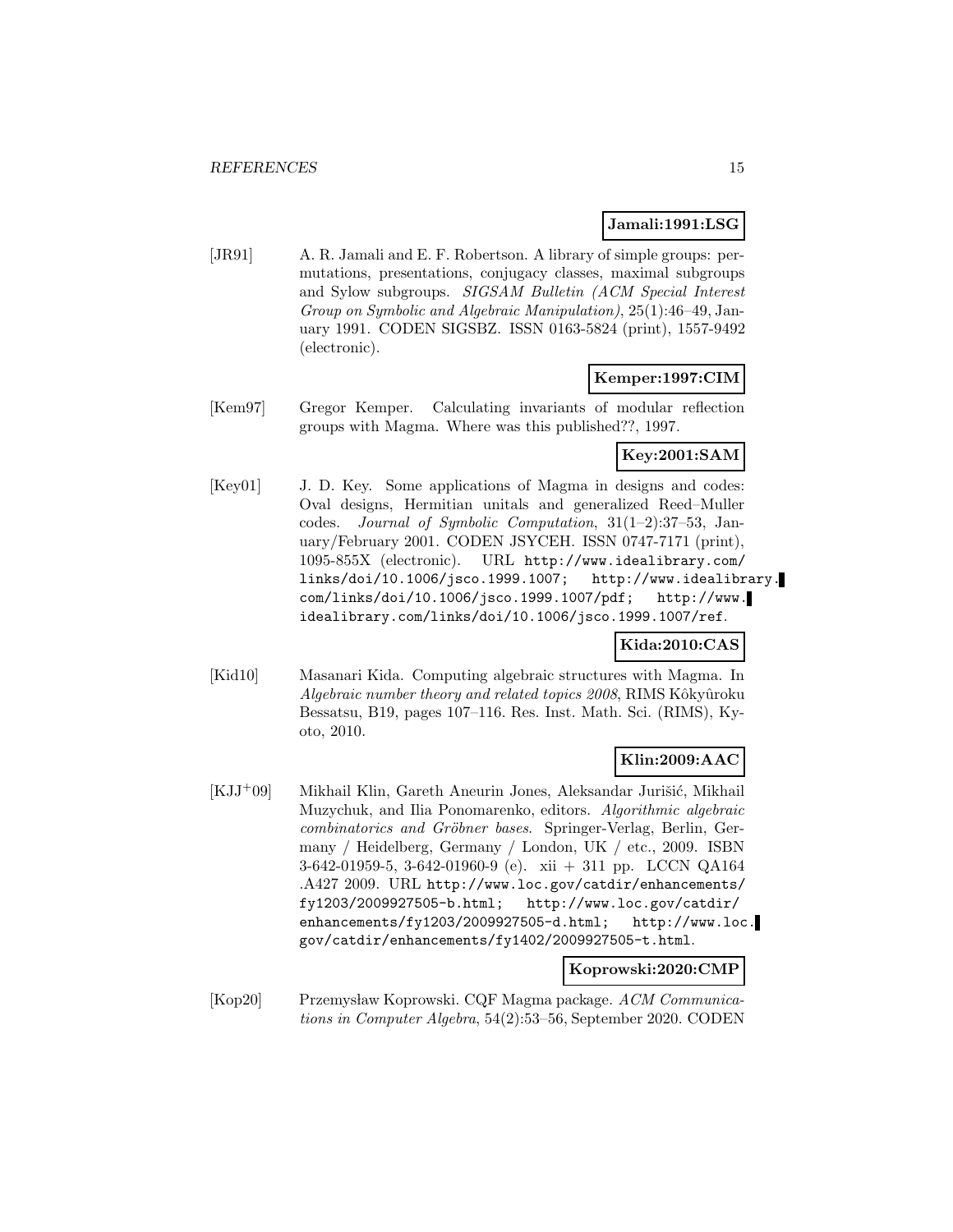#### *REFERENCES* 16

???? ISSN 1932-2232 (print), 1932-2240 (electronic). URL https: //dl.acm.org/doi/10.1145/3427218.3427224.

### **Lee:2014:MID**

[Lee14] Kwankyu Lee. Magma implementation of decoding algorithms for general algebraic geometry codes. In *Mathematical software*— ICMS 2014, volume 8592 of Lecture Notes in Comput. Sci., pages 119–123. Springer-Verlag, Berlin, Germany / Heidelberg, Germany / London, UK / etc., 2014.

### **Lieby:2006:CPG**

[Lie06] Paulette Lieby. Colouring planar graphs. In Bosma and Cannon [BC06], pages 315–330. ISBN 3-540-37632-1 (hardcover), 3- 540-37634-8 (e-book). ISSN 1431-1550. LCCN QA155.7.E4 D57 2006. URL http://link.springer.com/content/pdf/10.1007/ 978-3-540-37634-7\_14.pdf.

#### **Lucchini:1994:CSG**

[LM94] Andrea Lucchini and Federico Menegazzo. Computing a set of generators of minimal cardinality in a solvable group. Journal of Symbolic Computation, 17(5):409–420, May 1994. CODEN JSYCEH. ISSN 0747-7171 (print), 1095-855X (electronic).

### **Li:2008:HPS**

[LMRS08] Xin Li, M. M. Maza, R. Rasheed, and E. Schost. High-performance symbolic computation in a hybrid compiled-interpreted programming environment. In ICCSA '08. International Conference on Computational Sciences and Its Applications, 2008, pages 331– 341. IEEE Computer Society Press, 1109 Spring Street, Suite 300, Silver Spring, MD 20910, USA, June 2008.

#### **Li:2007:VGP**

[LMS07] Xin Li, Marc Moreno Maza, and Eric Schost. On the virtues of generic programming for symbolic computation. In Shi et al. [SvADS07], pages 251–258. CODEN LNCSD9. ISBN 3-540-72585- 7 (print), 3-540-72586-5 (e-book). ISSN 0302-9743 (print), 1611- 3349 (electronic). LCCN ???? URL http://www.springerlink. com/content/978-3-540-72586-2.

#### **Lundstrom:2014:GMG**

[Lun14] Patrik Lundström. Good Magma gradings on rings. Communications in Algebra, 42(12):5357–5373, 2014. CODEN COALDM. ISSN 0092-7872 (print), 1532-4125 (electronic).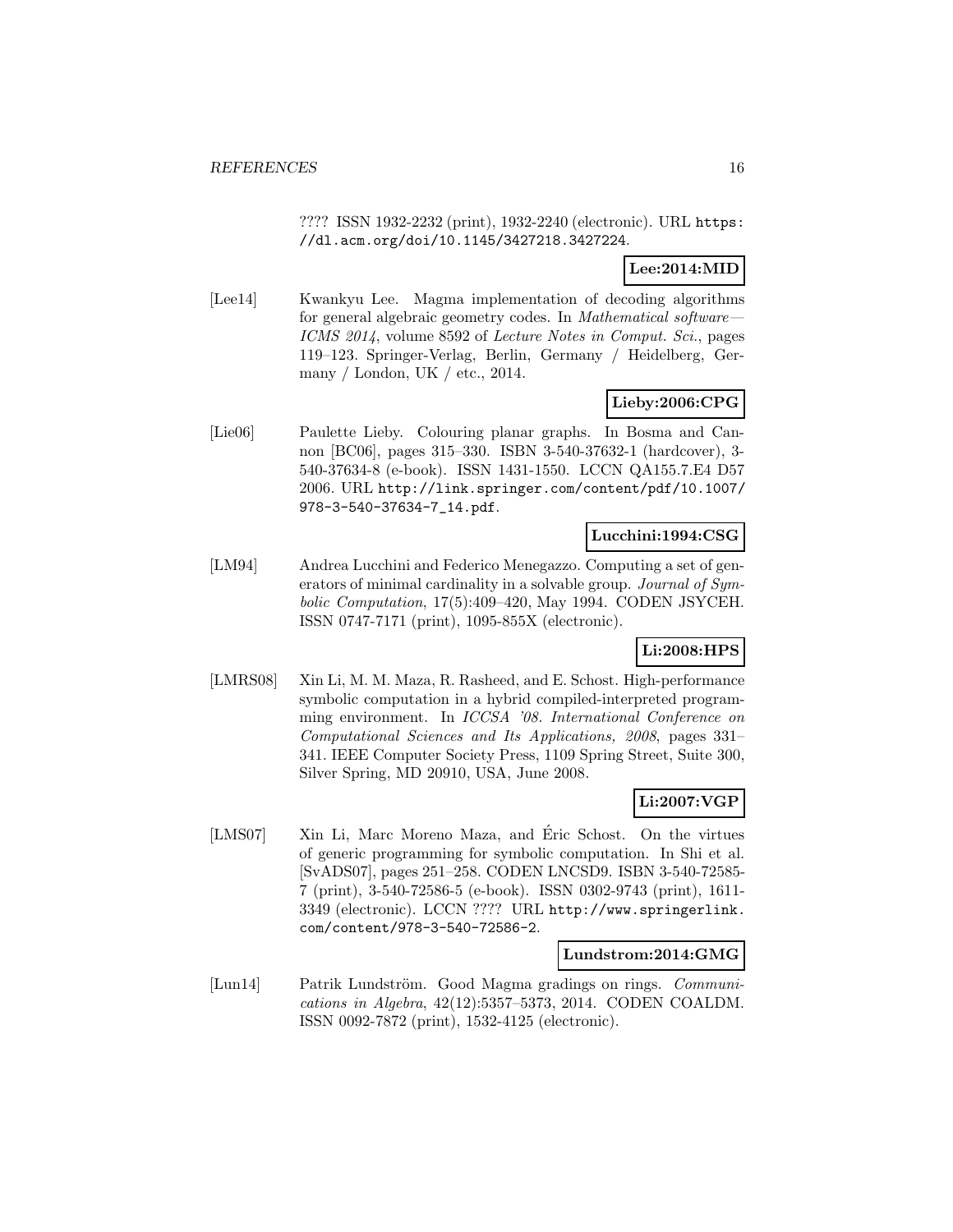#### **Lewis:1999:CPO**

[LW99] Robert H. Lewis and Michael Wester. Comparison of polynomialoriented computer algebra systems. SIGSAM Bulletin (ACM Special Interest Group on Symbolic and Algebraic Manipulation), 33 (4):5–13, December 1999. CODEN SIGSBZ. ISSN 0163-5824 (print), 1557-9492 (electronic).

# **Li:2003:ASPa**

[LW03a] Hongbo Li and Yihong Wu. Automated short proof generation for projective geometric theorems with Cayley and bracket algebras: I. Incidence geometry. Journal of Symbolic Computation, 36(5): 717–762, November 2003. CODEN JSYCEH. ISSN 0747-7171 (print), 1095-855X (electronic).

### **Li:2003:ASPb**

[LW03b] Hongbo Li and Yihong Wu. Automated short proof generation for projective geometric theorems with Cayley and bracket algebras: II. Conic geometry. Journal of Symbolic Computation, 36(5):763– 809, November 2003. CODEN JSYCEH. ISSN 0747-7171 (print), 1095-855X (electronic).

### **Monagan:2010:SPM**

[MP10] Michael Monagan and Roman Pearce. Sparse polynomial multiplication and division in Maple 14. ACM Communications in Computer Algebra, 44(4):205–209, December 2010. CODEN ???? ISSN 1932-2232 (print), 1932-2240 (electronic).

### **McMillan:1991:DSA**

[MW91] Tim McMillan and Neil L. White. The dotted straightening algorithm. Journal of Symbolic Computation, 11(5–6):471–482, May– June 1991. CODEN JSYCEH. ISSN 0747-7171 (print), 1095-855X (electronic). Invariant-theoretic algorithms in geometry (Minneapolis, MN, 1987).

### **Newman:1991:WLS**

[NO91] M. F. Newman and E. A. O'Brien. The Wielandt length of some 3-groups. SIGSAM Bulletin (ACM Special Interest Group on Symbolic and Algebraic Manipulation), 25(1):50–51, January 1991. CO-DEN SIGSBZ. ISSN 0163-5824 (print), 1557-9492 (electronic).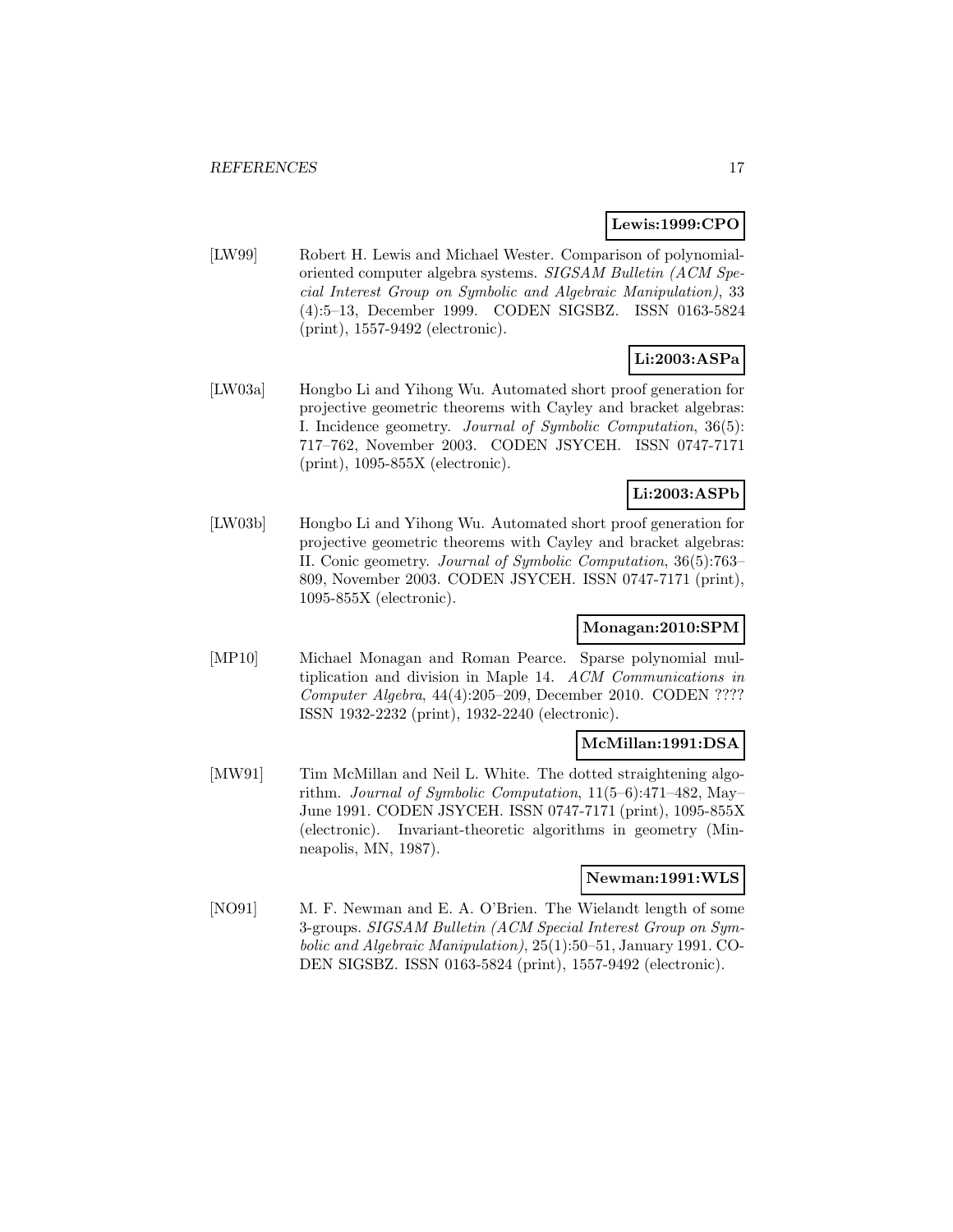### **OBrien:1991:PEA**

[O'B91] E. A. O'Brien. Providing electronic access to group descriptions. SIGSAM Bulletin (ACM Special Interest Group on Symbolic and Algebraic Manipulation), 25(1):52–56, January 1991. CODEN SIGSBZ. ISSN 0163-5824 (print), 1557-9492 (electronic).

### **OShea:2007:IVA**

 $[OLC+07]$  Donal O'Shea, John B. Mathematiker Little, David Archibald Mathématicien Cox, fre, David Archibald Mathematiker Cox, ger, and David Archibald Mathematician Cox, eng. Ideals, varieties, and algorithms: an introduction to computational algebraic geometry and commutative algebra. Undergraduate texts in mathematics. Springer-Verlag, Berlin, Germany / Heidelberg, Germany / London, UK / etc., third edition, 2007. ISBN 0-387-35650-9, 0- 387-35651-7 (e-book). xv + 552 pp. LCCN ???? URL http: //sfx.ethz.ch/sfx\\_locater?sid=ALEPH:EBI01&genre=book& isbn=978-0-387-35650-1&id=doi:10.1007/978-0-387-35651- 8.

#### **Parrochia:2013:TGT**

[PN13] Daniel Parrochia and Pierre Neuville. Towards a general theory of classifications. Studies in universal logic. Birkhäuser, Cambridge, MA, USA; Berlin, Germany; Basel, Switzerland, 2013. ISBN 3- 0348-0608-6 (softcover), 3-0348-0609-4 (e-book). xxiii + 304 pp. LCCN ????

#### **Roney-Dougal:2006:CPP**

[RDU06] Colva M. Roney-Dougal and William R. Unger. Computing the primitive permutation groups of degree less than 1000. In Bosma and Cannon [BC06], pages 243–260. ISBN 3-540- 37632-1 (hardcover), 3-540-37634-8 (e-book). ISSN 1431-1550. LCCN QA155.7.E4 D57 2006. URL http://link.springer.com/ content/pdf/10.1007/978-3-540-37634-7\_11.pdf.

#### **Richardson:1992:BBP**

[Ric92] J. Richardson. The Blockhandler and the Bitfield package. Journal of Symbolic Computation, 14(1):93–102 (or 93–101??), July 1992. CODEN JSYCEH. ISSN 0747-7171 (print), 1095-855X (electronic).

# **Royle:1991:CVT**

[Roy91] Gordon F. Royle. Constructing the vertex-transitive graphs on 24 vertices. SIGSAM Bulletin (ACM Special Interest Group on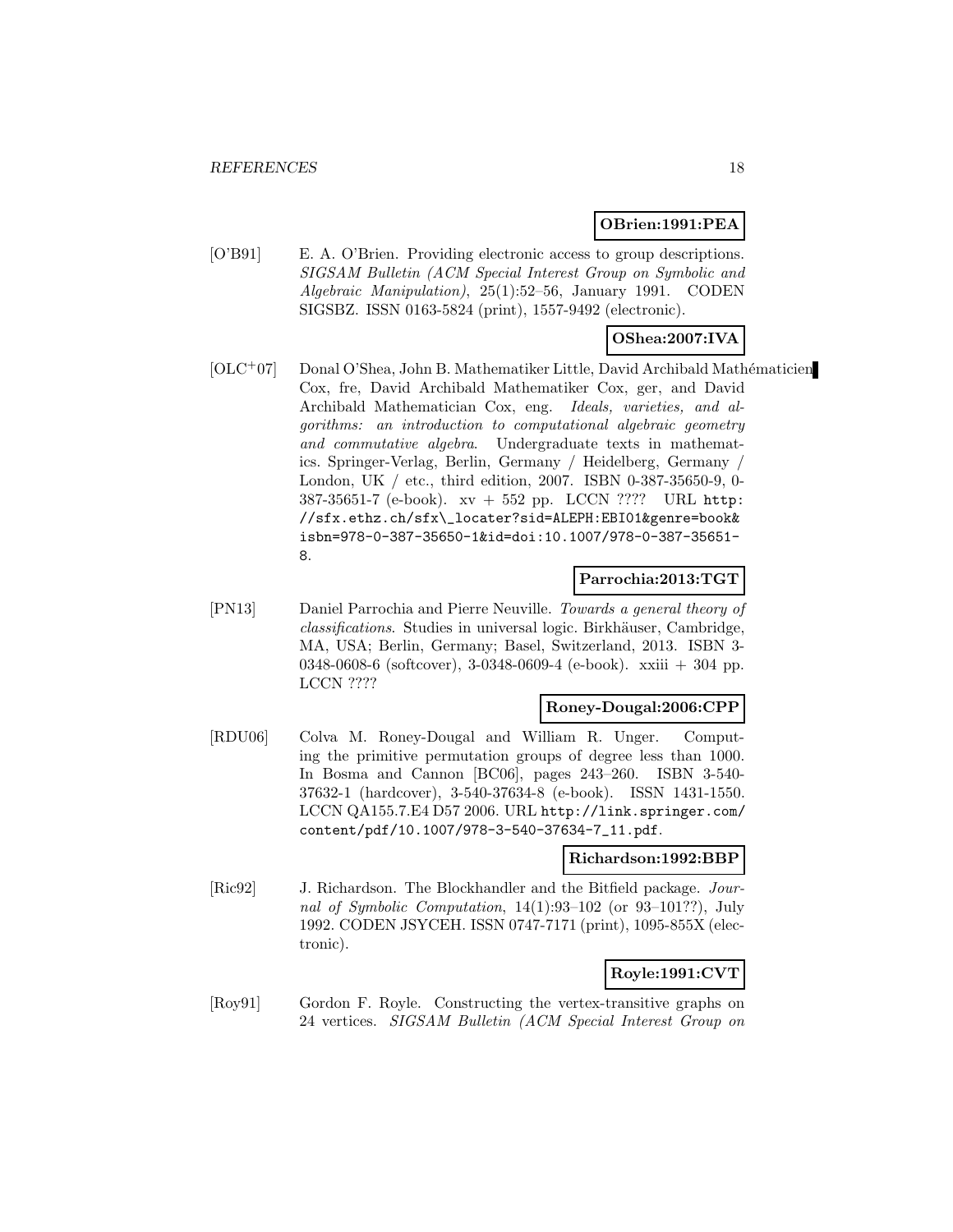Symbolic and Algebraic Manipulation), 25(1):56–59, January 1991. CODEN SIGSBZ. ISSN 0163-5824 (print), 1557-9492 (electronic).

#### **Sandling:1991:GRP**

[San91] Robert Sandling. A group ring package for Cayley. SIGSAM Bulletin (ACM Special Interest Group on Symbolic and Algebraic Manipulation), 25(1):60–64, January 1991. CODEN SIGSBZ. ISSN 0163-5824 (print), 1557-9492 (electronic).

#### **Schneider:1990:CER**

[Sch90] Gerhard J. A. Schneider. Computing with endomorphism rings of modular representations. Journal of Symbolic Computation, 9(5– 6):607–636, May–June 1990. CODEN JSYCEH. ISSN 0747-7171 (print), 1095-855X (electronic). Computational group theory, Part I.

### **Schneider:1991:RTC**

[Sch91] Gerhard J. A. Schneider. Representation theory in CAYLEY: tools and algorithms. SIGSAM Bulletin (ACM Special Interest Group on Symbolic and Algebraic Manipulation), 25(1):64–70, January 1991. CODEN SIGSBZ. ISSN 0163-5824 (print), 1557-9492 (electronic).

#### **Slattery:1991:CDG**

[Sla91] Michael C. Slattery. Character degrees of p-groups: a case study. SIGSAM Bulletin (ACM Special Interest Group on Symbolic and Algebraic Manipulation), 25(1):71–74, January 1991. CODEN SIGSBZ. ISSN 0163-5824 (print), 1557-9492 (electronic).

#### **Smertnig:2014:FTM**

[Sme14] Daniel Smertnig. Factorization Theory in Maximal Orders. Ph.D. thesis, Institut für Mathematik und Wissenschaftliches Rechnen, Naturwissenschaftliche Fakultät, Universität Graz, Graz, Austria, February 2014. URL http://permalink.obvsg.at/AC11698360.

#### **Stein:2006:SBS**

[Ste06] William Stein. Studying the Birch and Swinnerton-Dyer conjecture for modular abelian varieties using Magma. In Bosma and Cannon [BC06], pages 93–116. ISBN 3-540-37632-1 (hardcover), 3-540-37634-8 (e-book). ISSN 1431-1550. LCCN QA155.7.E4 D57 2006. URL http://link.springer.com/content/pdf/10.1007/ 978-3-540-37634-7\_4.pdf.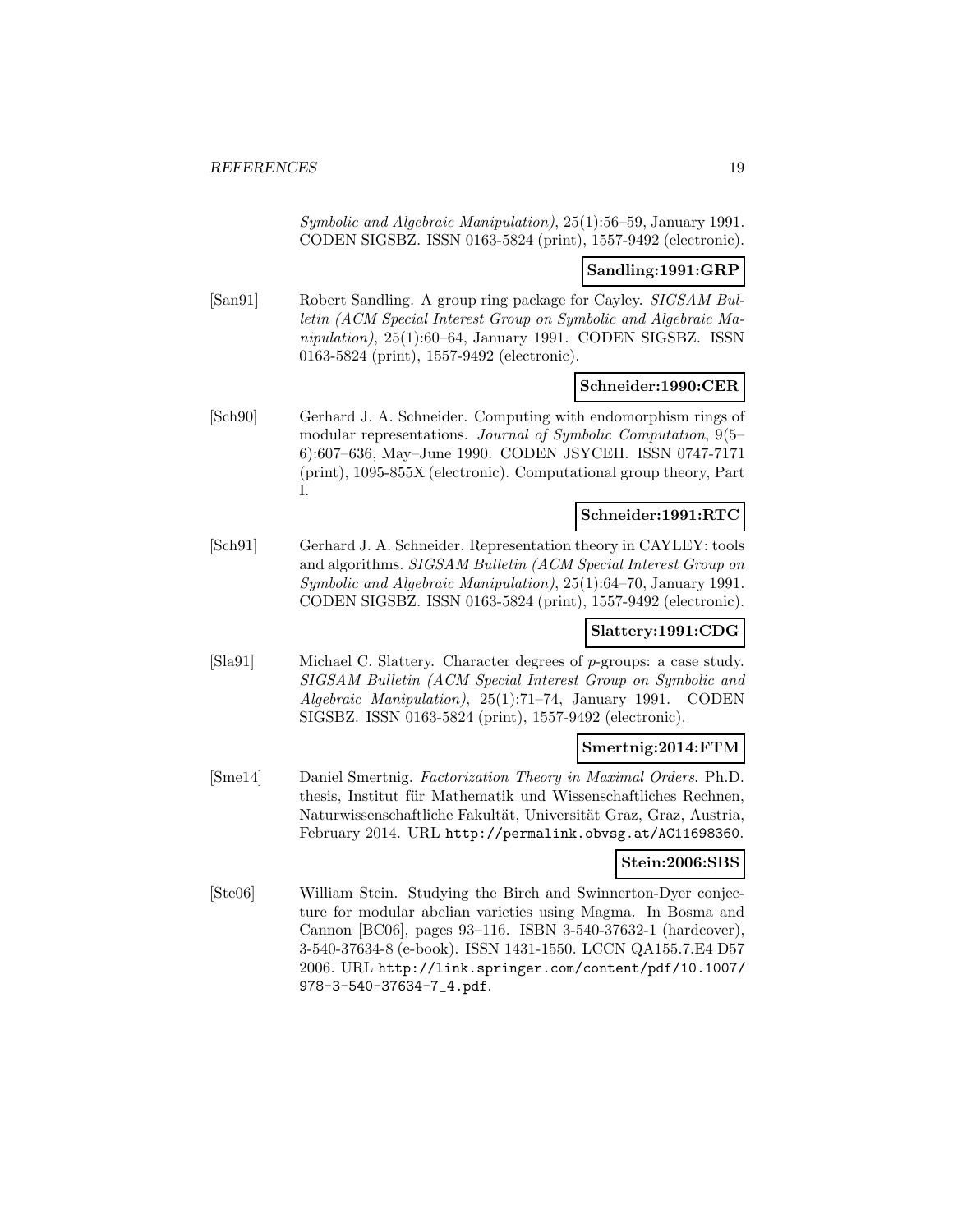#### **Stein:2008:CWC**

[Ste08] William A. Stein. Can we create a viable free open source alternative to Magma, Maple, Mathematica and Matlab? In Jeffrey [Jef08], pages 5–6. ISBN 1-59593-904-0. LCCN ????

### **Stein:2013:SCV**

[Ste13] William Stein. Sage: creating a viable free open source alternative to Magma, Maple, Mathematica, and MATLAB. In Felipe Cucker, Teresa Krick, Allan Pinkus, and Agnes Szanto, editors, Foundations of computational mathematics, Budapest 2011, volume 403 of London Mathematical Society lecture note series, pages 230– 238. Cambridge University Press, Cambridge, UK, 2013. ISBN 1-107-60407-9 (paperback), 1-139-09540-4 (e-book), 1-139-61690- 0. LCCN QA297 .F635 2011.

### **Steel:2015:DSM**

[Ste15] Allan Steel. Direct solution of the (11, 9, 8)-MinRank problem by the block Wiedemann algorithm in Magma with a Tesla GPU. In PASCO'2015 — Proceedings of the 2015 International Workshop on Parallel Symbolic Computation, pages 2–6. ACM Press, New York, NY 10036, USA, 2015.

#### **Sutherland:2017:DCG**

[Sut17] Nicole Sutherland. A demonstration of computing Galois groups of polynomials in Magma. ACM Communications in Computer Algebra, 51(3):81–82, September 2017. CODEN ???? ISSN 1932- 2232 (print), 1932-2240 (electronic).

### **Shi:2007:CSIb**

[SvADS07] Yong Shi, Geert Dick van Albada, Jack Dongarra, and Peter M. A. Sloot, editors. Computational Science  $-$  ICCS 2007: 7th International Conference, Beijing, China, May 27 — 30, 2007, Proceedings, Part II, volume 4488 of Lecture Notes in Computer Science. Springer-Verlag, Berlin, Germany / Heidelberg, Germany / London, UK / etc., 2007. CODEN LNCSD9. ISBN 3-540-72585-7 (print), 3-540-72586-5 (e-book). ISSN 0302-9743 (print), 1611-3349 (electronic). LCCN ???? URL http://www.springerlink.com/ content/978-3-540-72586-2.

### **Sturmfels:1991:SFP**

[SW91] Bernd Sturmfels and Walter Whiteley. On the synthetic factorization of projectively invariant polynomials. Journal of Symbolic Computation, 11(5–6):439–454 (or 439–453??), May–June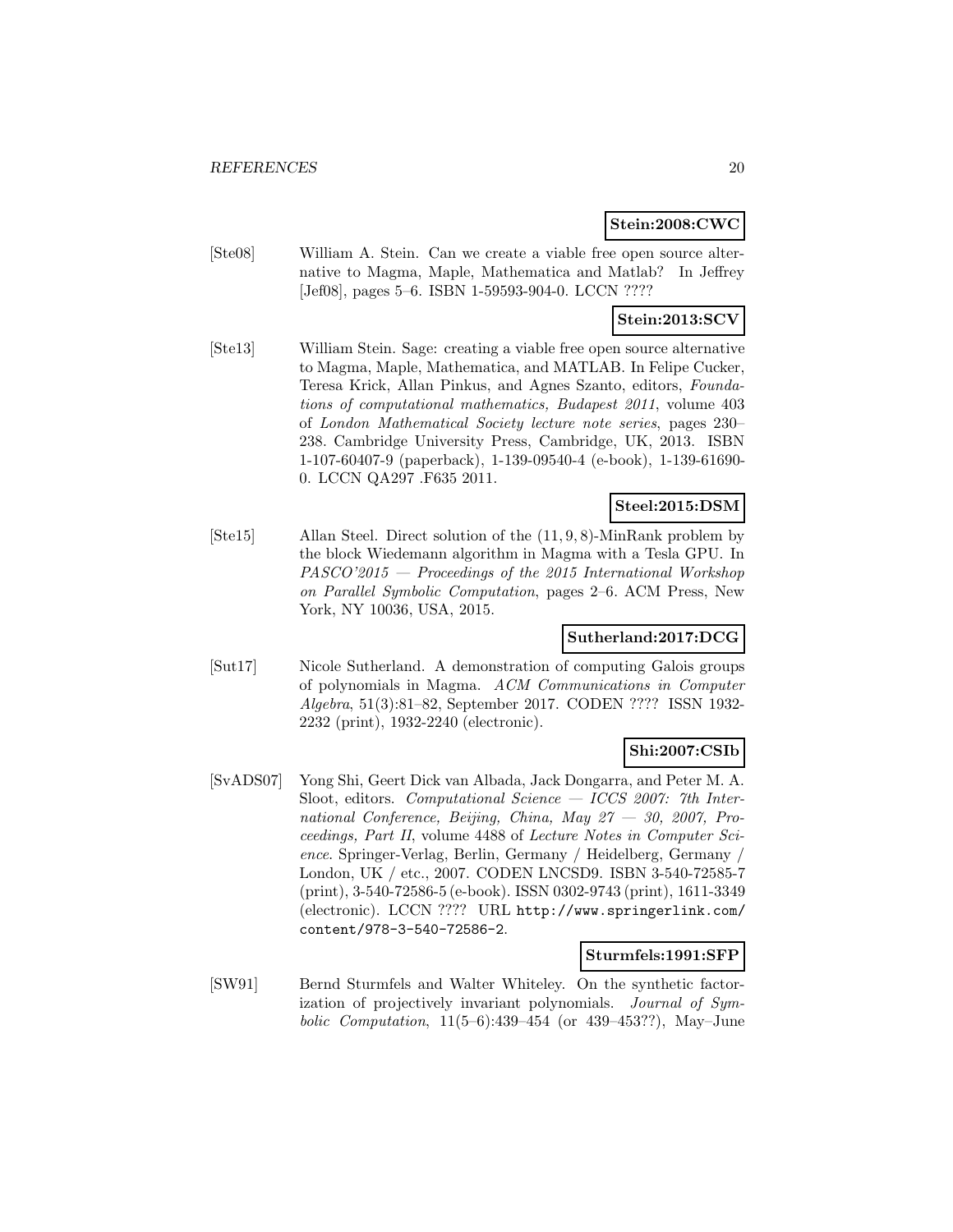1991. CODEN JSYCEH. ISSN 0747-7171 (print), 1095-855X (electronic). Invariant-theoretic algorithms in geometry (Minneapolis, MN, 1987).

### **Taylor:2006:CSO**

[Tay06] Donald E. Taylor. Constructing the split octonions. In Bosma and Cannon [BC06], pages 161–185. ISBN 3-540-37632-1 (hardcover), 3-540-37634-8 (e-book). ISSN 1431-1550. LCCN QA155.7.E4 D57 2006. URL http://link.springer.com/content/pdf/10.1007/ 978-3-540-37634-7\_7.pdf.

# **Thiel:2015:CCA**

[Thi15] U. Thiel. Champ: a Cherednik algebra Magma package. LMS Journal of Computation and Mathematics, 18(1):266–307, 2015. CODEN ???? ISSN 1461-1570.

### **vanWamelen:2006:CAJ**

[vW06] Paul B. van Wamelen. Computing with the analytic Jacobian of a genus 2 curve. In Bosma and Cannon [BC06], pages 117– 135. ISBN 3-540-37632-1 (hardcover), 3-540-37634-8 (e-book). ISSN 1431-1550. LCCN QA155.7.E4 D57 2006. URL http:// link.springer.com/content/pdf/10.1007/978-3-540-37634- 7\_5.pdf.

### **Waki:1995:IM**

[Wak95] Katsushi Waki. An introduction to Magma. In Matu-Tarow Noda, editor, Research on the theory and applications of computer algebra. Proceedings of a symposium held at the Research Institute for Mathematical Sciences, Kyoto University, Kyoto, Japan, November 16–18, 1994, volume 920 of RIMS Kokyuroku, pages 173–179. Kyoto University, Kyoto, Japan, 1995.

# **Watt:1991:IPI**

[Wat91] Stephen M. Watt, editor. *ISSAC* '91: proceedings of the 1991 International Symposium on Symbolic and Algebraic Computation, July 15–17, 1991, Bonn, Germany. ACM Press, New York, NY 10036, USA, 1991. ISBN 0-89791-437-6. LCCN QA 76.95 I59 1991.

### **Wester:1999:CAS**

[Wes99] Michael J. Wester, editor. Computer algebra systems: a practical guide. John Wiley, New York, NY, USA, 1999. ISBN 0-471-98353- 5. xvi + 436 pp. LCCN QA155.7.E4 W48 1999. URL http://